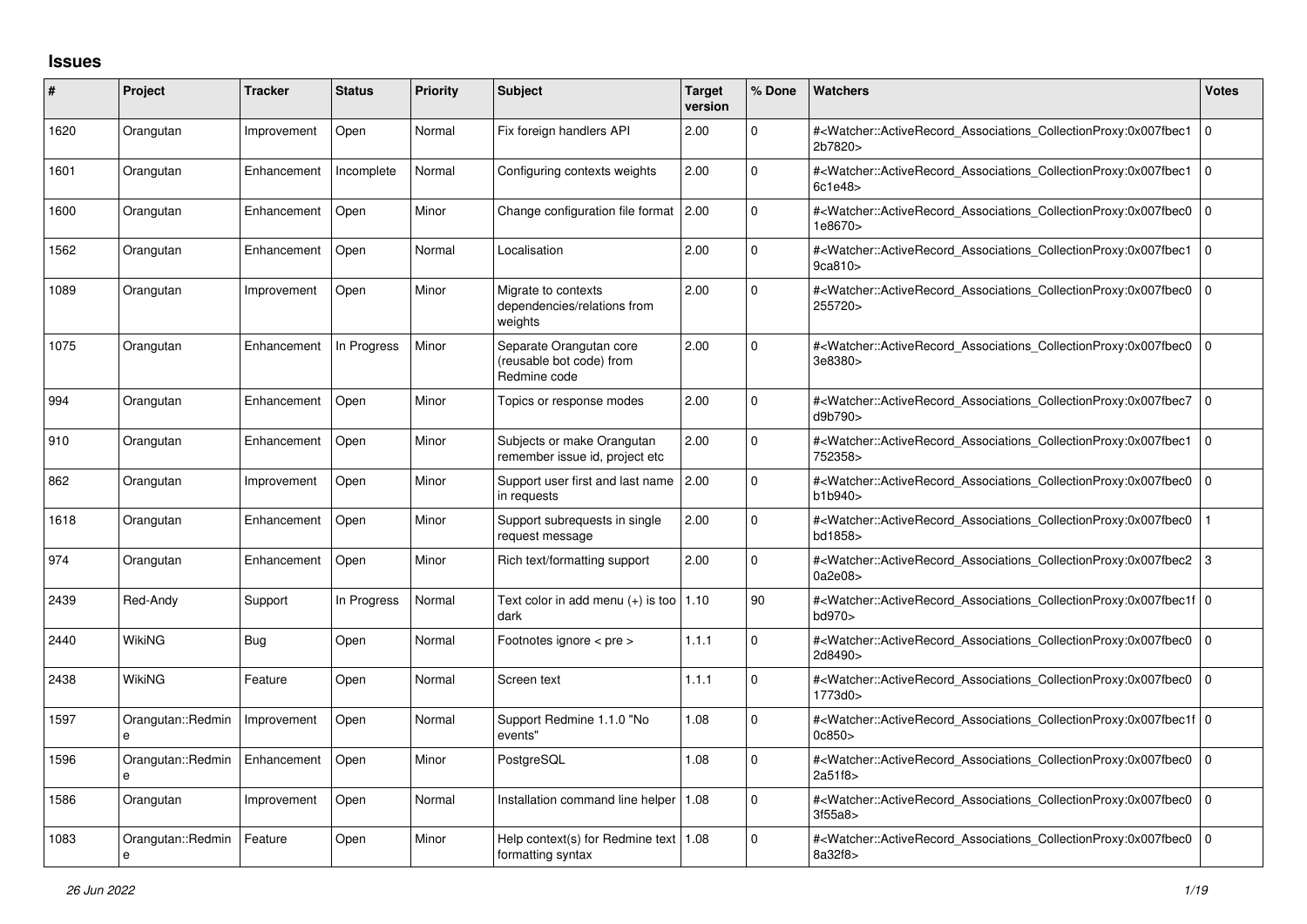| #    | <b>Project</b>                    | Tracker     | <b>Status</b> | <b>Priority</b> | <b>Subject</b>                                                        | <b>Target</b><br>version | % Done       | <b>Watchers</b>                                                                                                                                           | <b>Votes</b>   |
|------|-----------------------------------|-------------|---------------|-----------------|-----------------------------------------------------------------------|--------------------------|--------------|-----------------------------------------------------------------------------------------------------------------------------------------------------------|----------------|
| 1051 | Orangutan::Redmin<br>e            | Improvement | Open          | Minor           | Allow applying only some tasks<br>by number from suggested list       | 1.08                     | $\Omega$     | # <watcher::activerecord_associations_collectionproxy:0x007fbec1<br>847998&gt;</watcher::activerecord_associations_collectionproxy:0x007fbec1<br>         | $\mathbf 0$    |
| 973  | Orangutan::Redmin<br>e            | Improvement | Open          | Minor           | Issue description change<br>notification                              | 1.08                     | $\Omega$     | # <watcher::activerecord_associations_collectionproxy:0x007fbec1<br>6431b0&gt;</watcher::activerecord_associations_collectionproxy:0x007fbec1<br>         | $\Omega$       |
| 1616 | Orangutan::Redmin<br>$\mathbf{a}$ | Enhancement | Open          | Normal          | Redmine notification for<br>changes made in Orangutan                 | 1.08                     | $\Omega$     | # <watcher::activerecord associations="" collectionproxy:0x007fbec1<br="">bcf7a0&gt;</watcher::activerecord>                                              | $\mathbf 1$    |
| 1613 | Orangutan::Redmin                 | Bug         | Open          | Normal          | Guarantee that a notification will<br>come to end user                | 1.08                     | $\Omega$     | # <watcher::activerecord_associations_collectionproxy:0x007fbec0<br>3c3378&gt;</watcher::activerecord_associations_collectionproxy:0x007fbec0<br>         |                |
| 969  | Orangutan::Redmin<br>e            | Feature     | Open          | Minor           | Editing comments                                                      | 1.08                     | $\Omega$     | # <watcher::activerecord_associations_collectionproxy:0x007fbec7<br>2c5898&gt;</watcher::activerecord_associations_collectionproxy:0x007fbec7<br>         | $\overline{2}$ |
| 1678 | Orangutan::Redmin                 | Improvement | Open          | Normal          | Suggest changing issue when<br>default issue is closed                | 1.07                     | $\Omega$     | # <watcher::activerecord 0<br="" associations="" collectionproxy:0x007fbec6f=""  ="">dcbb8</watcher::activerecord>                                        |                |
| 1609 | Orangutan::Redmin<br>e            | Improvement | Open          | Normal          | Use text similarity score when<br>suggesting renaming or<br>replacing | 1.07                     | $\Omega$     | # <watcher::activerecord associations="" collectionproxy:0x007fbec6<br="">c37198&gt;</watcher::activerecord>                                              | $\mathbf 0$    |
| 1602 | Orangutan::Redmin<br>$\mathbf{a}$ | Improvement | Open          | Major           | Textile support                                                       | 1.07                     | $\Omega$     | # <watcher::activerecord_associations_collectionproxy:0x007fbec6f 0<br=""  ="">814c0&gt;</watcher::activerecord_associations_collectionproxy:0x007fbec6f> |                |
| 1352 | Orangutan::Redmin<br>e            | Feature     | Open          | Minor           | Start date changing                                                   | 1.07                     | $\mathbf 0$  | # <watcher::activerecord_associations_collectionproxy:0x007fbec7<br>399468&gt;</watcher::activerecord_associations_collectionproxy:0x007fbec7<br>         | l o            |
| 1076 | Orangutan::Redmin                 | Feature     | Open          | Minor           | Due date setting context                                              | 1.07                     | $\Omega$     | # <watcher::activerecord_associations_collectionproxy:0x007fbec7<br>2a4300&gt;</watcher::activerecord_associations_collectionproxy:0x007fbec7<br>         | $\overline{0}$ |
| 918  | Orangutan                         | Improvement | Open          | Normal          | Profiler/optimization                                                 | 1.07                     | $\mathbf{0}$ | # <watcher::activerecord associations="" collectionproxy:0x007fbec7<br="">1a3d48&gt;</watcher::activerecord>                                              | l o            |
| 864  | Orangutan::Redmin<br>e            | Enhancement | Open          | Normal          | Custom issues list format                                             | 1.07                     | $\mathbf 0$  | # <watcher::activerecord associations="" collectionproxy:0x007fbec7<br="">0b6728&gt;</watcher::activerecord>                                              | l o            |
| 192  | Orangutan                         | Improvement | Open          | Major           | <b>SQL</b> optimization                                               | 1.07                     | $\Omega$     | # <watcher::activerecord_associations_collectionproxy:0x007fbec6<br>d494f0&gt;</watcher::activerecord_associations_collectionproxy:0x007fbec6<br>         | $\Omega$       |
| 895  | Orangutan::Redmin<br>e            | Feature     | Open          | Normal          | Changing custom fields and<br>other issue properties                  | 1.07                     | $\mathbf{0}$ | # <watcher::activerecord associations="" collectionproxy:0x007fbec6<br="">b568a0&gt;</watcher::activerecord>                                              |                |
| 181  | Orangutan::Redmin<br>e            | Feature     | Open          | Normal          | Changing issue priority                                               | 1.07                     | $\mathbf 0$  | # <watcher::activerecord associations="" collectionproxy:0x007fbec6<br="">a0d368&gt;</watcher::activerecord>                                              | $\mathbf{1}$   |
| 184  | Orangutan::Redmin                 | Feature     | Open          | Minor           | Notifying about due date and<br>hours                                 | 1.07                     | $\mathbf 0$  | # <watcher::activerecord_associations_collectionproxy:0x007fbec6<br>89b0c0</watcher::activerecord_associations_collectionproxy:0x007fbec6<br>             | $\overline{2}$ |
| 512  | Orangutan::Redmin                 | Improvement | In Progress   | Normal          | Detect lunch time when<br>suggesting tasks                            | 1.07                     | 50           | # <watcher::activerecord associations="" collectionproxy:0x007fbec6<br="">775ce0&gt;</watcher::activerecord>                                              | 3              |
| 180  | Orangutan::Redmin<br>e            | Feature     | Open          | Normal          | Issue status changing                                                 | 1.07                     | $\mathbf 0$  | # <watcher::activerecord_associations_collectionproxy:0x007fbec6<br>480148&gt;</watcher::activerecord_associations_collectionproxy:0x007fbec6<br>         | $\vert$ 3      |
| 2035 | Orangutan                         | Improvement | Open          | Minor           | Direct communication between<br>a monkey and Orangutan                | 1.06                     | $\Omega$     | # <watcher::activerecord_associations_collectionproxy:0x007fbec6<br>09b1e0</watcher::activerecord_associations_collectionproxy:0x007fbec6<br>             | $\Omega$       |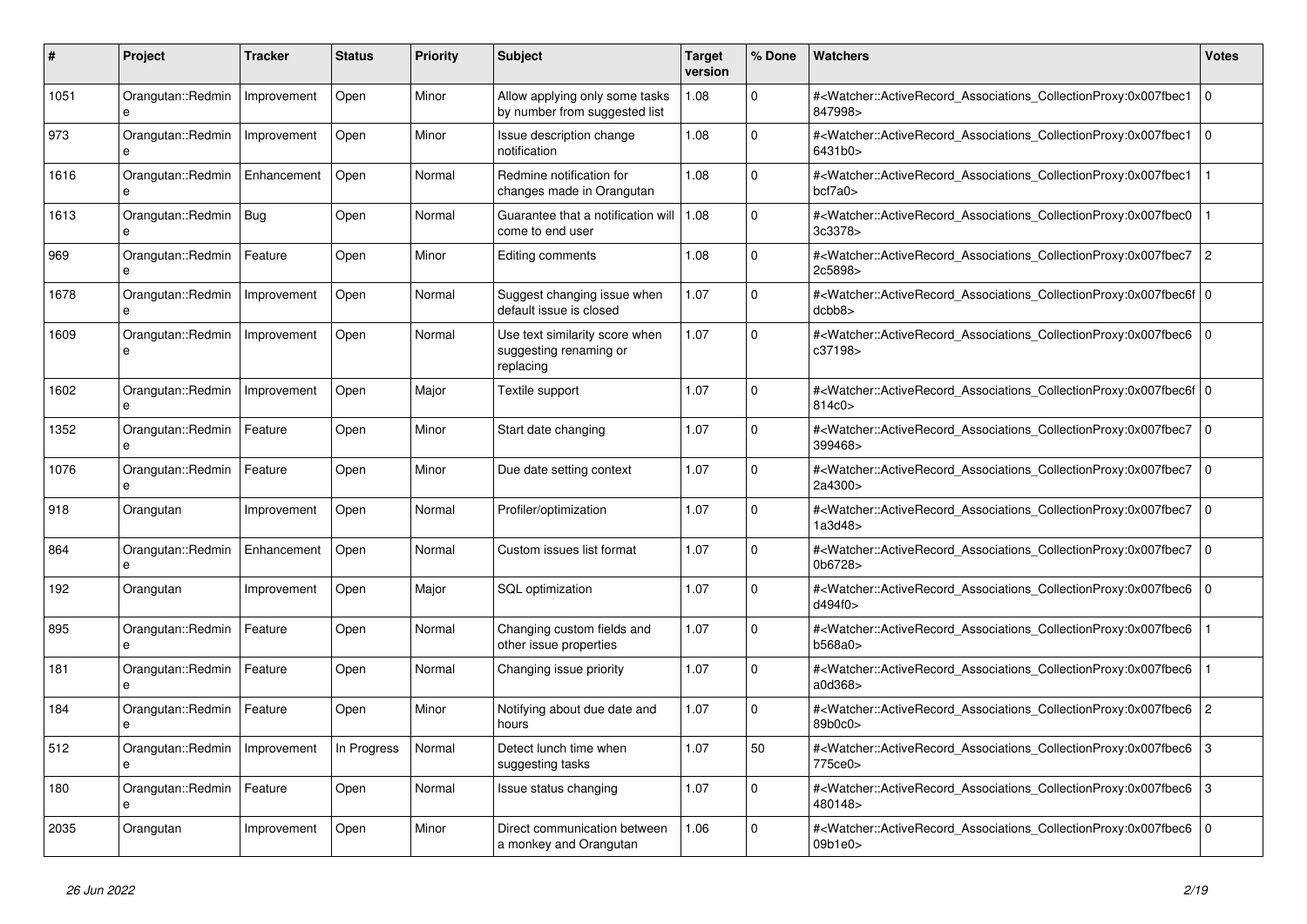| #    | Project                         | <b>Tracker</b> | <b>Status</b>         | <b>Priority</b> | <b>Subject</b>                                                                | <b>Target</b><br>version | % Done      | <b>Watchers</b>                                                                                                                                           | <b>Votes</b> |
|------|---------------------------------|----------------|-----------------------|-----------------|-------------------------------------------------------------------------------|--------------------------|-------------|-----------------------------------------------------------------------------------------------------------------------------------------------------------|--------------|
| 1968 | Orangutan                       | Feature        | Open                  | Normal          | Creating a new issue                                                          | 1.06                     | 0           | # <watcher::activerecord_associations_collectionproxy:0x007fbec4<br>d83b20&gt;</watcher::activerecord_associations_collectionproxy:0x007fbec4<br>         | $\mathbf 0$  |
| 1704 | Orangutan::Redmin               | Enhancement    | Open                  | Minor           | Notify about votes                                                            | 1.06                     | 0           | # <watcher::activerecord_associations_collectionproxy:0x007fbec4f 0<br=""  ="">a55c0&gt;</watcher::activerecord_associations_collectionproxy:0x007fbec4f> |              |
| 1682 | Orangutan                       | Improvement    | Open                  | Normal          | Take into account if time<br>tracking module is enabled                       | 1.06                     | $\Omega$    | # <watcher::activerecord_associations_collectionproxy:0x007fbec5  <br="">1cce70&gt;</watcher::activerecord_associations_collectionproxy:0x007fbec5>       | l O          |
| 1604 | Orangutan::Redmin<br>e          | Improvement    | Open                  | Normal          | Notify also about other<br>important events on subscribed<br>projects         | 1.06                     | $\mathbf 0$ | # <watcher::activerecord_associations_collectionproxy:0x007fbec5<br>4d2548&gt;</watcher::activerecord_associations_collectionproxy:0x007fbec5<br>         | $\Omega$     |
| 1040 | Orangutan::Redmin<br>e          | Enhancement    | Open                  | Normal          | Support all Redmine notification<br>types                                     | 1.06                     | 0           | # <watcher::activerecord_associations_collectionproxy:0x007fbec5<br>292080&gt;</watcher::activerecord_associations_collectionproxy:0x007fbec5<br>         | $\mathbf 0$  |
| 1029 | Orangutan::Redmin<br>e          | Improvement    | Open                  | Minor           | Respect user's Redmine<br>notifications settings                              | 1.06                     | $\mathbf 0$ | # <watcher::activerecord_associations_collectionproxy:0x007fbec5<br>0094d0&gt;</watcher::activerecord_associations_collectionproxy:0x007fbec5<br>         | $\mathbf 0$  |
| 26   | Orangutan                       | Feature        | Open                  | Normal          | It would be greate to have a<br>reminder                                      | 1.06                     | $\Omega$    | # <watcher::activerecord_associations_collectionproxy:0x007fbec4<br>ce5cb8&gt;</watcher::activerecord_associations_collectionproxy:0x007fbec4<br>         | $\mathbf 0$  |
| 1615 | Orangutan::Redmin               | Improvement    | Open                  | Minor           | Notify assignee when new<br>watcher is added                                  | 1.06                     | $\mathbf 0$ | # <watcher::activerecord_associations_collectionproxy:0x00557da9<br>0a3210&gt;</watcher::activerecord_associations_collectionproxy:0x00557da9<br>         |              |
| 170  | Orangutan::Redmin<br>e          | Feature        | Open                  | Minor           | Issue creation                                                                | 1.06                     | 0           | # <watcher::activerecord_associations_collectionproxy:0x00557da8 2<br="">e38688&gt;</watcher::activerecord_associations_collectionproxy:0x00557da8>       |              |
| 128  | Orangutan                       | Feature        | Open                  | Major           | Reminder, organizer and<br>scheduler                                          | 1.06                     | $\mathbf 0$ | # <watcher::activerecord_associations_collectionproxy:0x00557da8 2<br="">d57688&gt;</watcher::activerecord_associations_collectionproxy:0x00557da8>       |              |
| 2384 | Hooks Manager                   | Bug            | In Progress           | Normal          | Redmine v3?                                                                   | 1.0.2                    | 50          | # <watcher::activerecord_associations_collectionproxy:0x00557da8 0<br=""  ="">c5f550&gt;</watcher::activerecord_associations_collectionproxy:0x00557da8>  |              |
| 1842 | <b>Author Box</b>               | Feature        | Open                  | Normal          | Show multiple/all roles                                                       | 1.0.0                    | $\mathbf 0$ | # <watcher::activerecord_associations_collectionproxy:0x00557da5 0<br=""  ="">c40cc0</watcher::activerecord_associations_collectionproxy:0x00557da5>      |              |
| 1812 | <b>Author Box</b>               | Feature        | Open                  | Normal          | Custom fields support                                                         | 1.0.0                    | 0           | # <watcher::activerecord_associations_collectionproxy:0x00557da5 0<br="">b0fe00&gt;</watcher::activerecord_associations_collectionproxy:0x00557da5>       |              |
| 2343 | <b>SCM Creator</b><br>(+Github) | Bug            | Open                  | Major           | Internal error when creating<br>projects having a List format<br>custom field | 0.5.1                    | 0           | # <watcher::activerecord_associations_collectionproxy:0x00557da5 0<br=""  ="">63f1c8&gt;</watcher::activerecord_associations_collectionproxy:0x00557da5>  |              |
| 2334 | <b>SCM Creator</b><br>(+Github) | Bug            | Open                  | Normal          | Github API does not load                                                      | 0.5.1                    | 0           | # <watcher::activerecord_associations_collectionproxy:0x00557da6 0<br=""  ="">203180&gt;</watcher::activerecord_associations_collectionproxy:0x00557da6>  |              |
| 2326 | <b>SCM Creator</b><br>(+Github) | <b>Bug</b>     | Open                  | Normal          | redmine scm is incompatible<br>with redmine_git_hosting now?                  | 0.5.1                    | 0           | # <watcher::activerecord_associations_collectionproxy:0x00557da5 0<br=""  ="">691810&gt;</watcher::activerecord_associations_collectionproxy:0x00557da5>  |              |
| 2290 | <b>SCM Creator</b><br>(+Github) | Patch          | Under<br>Verification | Normal          | Various improvements to plugin                                                | 0.5.1                    | 70          | # <watcher::activerecord_associations_collectionproxy:0x007fbec0 0<br=""  ="">b4dcd8&gt;</watcher::activerecord_associations_collectionproxy:0x007fbec0>  |              |
| 1846 | Advertising                     | Feature        | Open                  | Minor           | Page configuration                                                            | 0.3.0                    | $\mathbf 0$ | # <watcher::activerecord_associations_collectionproxy:0x007fbec0 0<br="">9413e0&gt;</watcher::activerecord_associations_collectionproxy:0x007fbec0>       |              |
| 1845 | Advertising                     | Feature        | Open                  | Minor           | Per project management                                                        | 0.3.0                    | $\mathbf 0$ | # <watcher::activerecord_associations_collectionproxy:0x007fbec1 0<br="">20bf98&gt;</watcher::activerecord_associations_collectionproxy:0x007fbec1>       |              |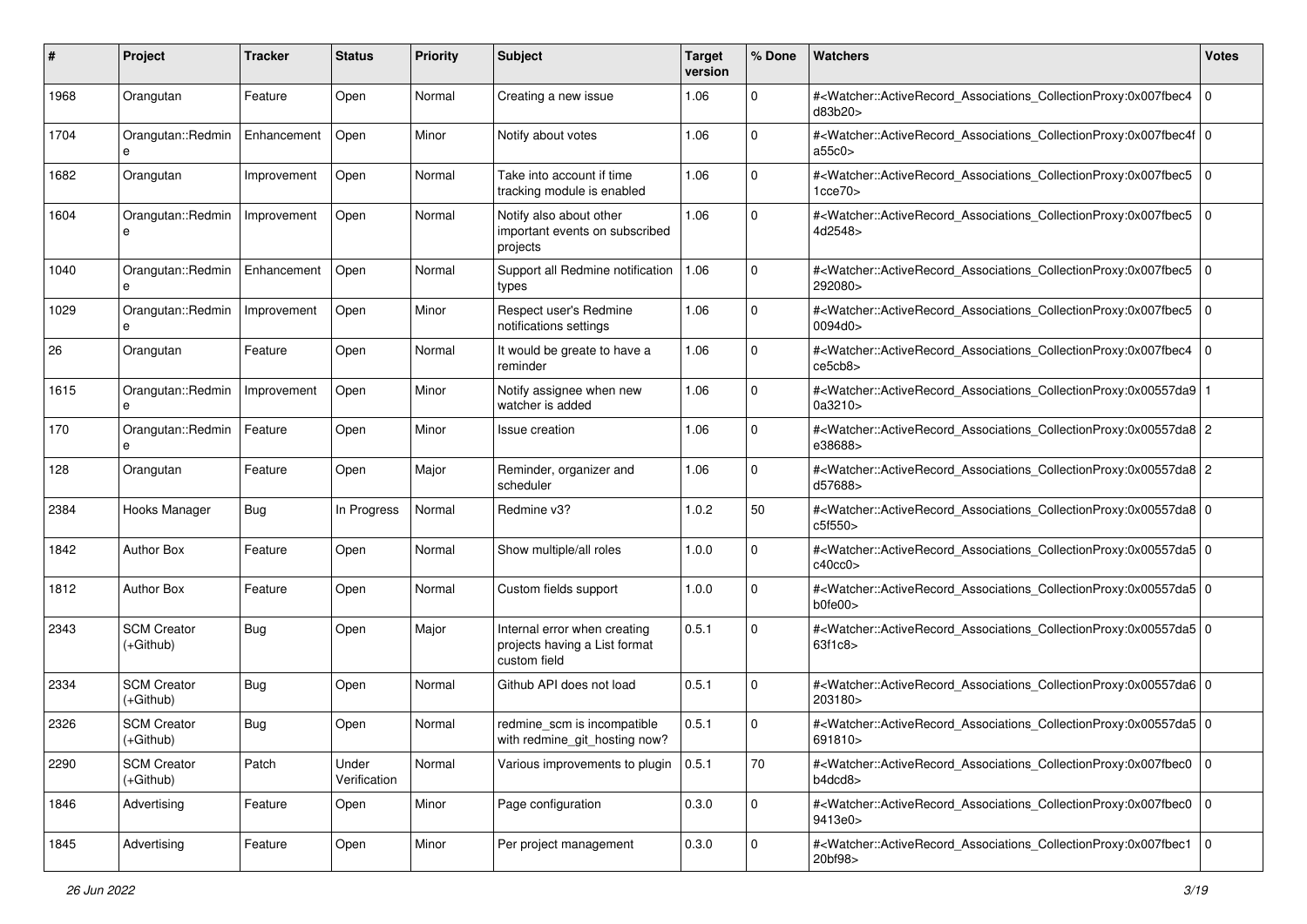| #    | <b>Project</b>         | <b>Tracker</b>     | <b>Status</b>         | Priority | <b>Subject</b>                                                                                                                                                                                                                                                                                                          | <b>Target</b><br>version | % Done      | <b>Watchers</b>                                                                                                                                               | <b>Votes</b>   |
|------|------------------------|--------------------|-----------------------|----------|-------------------------------------------------------------------------------------------------------------------------------------------------------------------------------------------------------------------------------------------------------------------------------------------------------------------------|--------------------------|-------------|---------------------------------------------------------------------------------------------------------------------------------------------------------------|----------------|
| 2365 | <b>Extended Fields</b> | Feature            | In Progress           | Normal   | Adding Redmine 3.0 support                                                                                                                                                                                                                                                                                              | 0.2.4                    | 50          | # <watcher::activerecord associations="" collectionproxy:0x007fbec0<br="">2e2ad0&gt;</watcher::activerecord>                                                  | $\mathbf 0$    |
| 2359 | <b>Extended Fields</b> | Bug                | In Progress           | Normal   | Extended fields plugin breaks<br>PDF export                                                                                                                                                                                                                                                                             | 0.2.4                    | 90          | # <watcher::activerecord_associations_collectionproxy:0x007fbec7<br>6cf178&gt;</watcher::activerecord_associations_collectionproxy:0x007fbec7<br>             | $\Omega$       |
| 2350 | <b>Extended Fields</b> | Bug                | Under<br>Verification | Normal   | <b>Extended Field Values that are</b><br>nil produce an error                                                                                                                                                                                                                                                           | 0.2.4                    | $\Omega$    | # <watcher::activerecord_associations_collectionproxy:0x007fbec0<br>05e4d0&gt;</watcher::activerecord_associations_collectionproxy:0x007fbec0<br>             | $\Omega$       |
| 2349 | <b>Extended Fields</b> | <b>Bug</b>         | Open                  | Critical | Redmine Bulk edit doesn't work<br>when extended field plugin is<br>installed                                                                                                                                                                                                                                            | 0.2.4                    | $\Omega$    | # <watcher::activerecord 0<br="" associations="" collectionproxy:0x007fbec7f=""  ="">f2818&gt;</watcher::activerecord>                                        |                |
| 2348 | <b>Extended Fields</b> | Bug                | Open                  | Normal   | Buggy implementation at<br>list.html.erb                                                                                                                                                                                                                                                                                | 0.2.4                    | $\Omega$    | # <watcher::activerecord 0<br="" associations="" collectionproxy:0x007fbec0f=""  ="">132f0&gt;</watcher::activerecord>                                        |                |
| 2328 | <b>Extended Fields</b> | Patch              | Under<br>Verification | Normal   | Make the Project type custom<br>fields sortable in issue lists                                                                                                                                                                                                                                                          | 0.2.4                    | $\Omega$    | # <watcher::activerecord_associations_collectionproxy:0x007fbec1<br>ece5f0&gt;</watcher::activerecord_associations_collectionproxy:0x007fbec1<br>             | $\Omega$       |
| 2320 | <b>Extended Fields</b> | Bug                | Under<br>Verification | Normal   | Internal error when opening<br>issues tab                                                                                                                                                                                                                                                                               | 0.2.4                    | $\Omega$    | # <watcher::activerecord associations="" collectionproxy:0x007fbec0<br="">01d958&gt;</watcher::activerecord>                                                  | $\Omega$       |
| 2319 | <b>Extended Fields</b> | Bug                | Open                  | Normal   | Incompatible with<br>rt_custom_field?                                                                                                                                                                                                                                                                                   | 0.2.4                    | $\Omega$    | # <watcher::activerecord_associations_collectionproxy:0x007fbec1<br>219e90&gt;</watcher::activerecord_associations_collectionproxy:0x007fbec1<br>             | $\Omega$       |
| 2318 | <b>Extended Fields</b> | <b>Bug</b>         | In Progress           | Normal   | Issues as pdf                                                                                                                                                                                                                                                                                                           | 0.2.4                    | 90          | # <watcher::activerecord_associations_collectionproxy:0x007fbec0<br>0c64e0</watcher::activerecord_associations_collectionproxy:0x007fbec0<br>                 | $\Omega$       |
| 2308 | <b>Extended Fields</b> | <b>Translation</b> | <b>New</b>            | Normal   | Add Korean translation file<br>comment                                                                                                                                                                                                                                                                                  | 0.2.4                    | $\Omega$    | # <watcher::activerecord associations="" collectionproxy:0x007fbec1<br="">9a4bb0</watcher::activerecord>                                                      | $\Omega$       |
| 2261 | <b>Extended Fields</b> | Bug                | Incomplete            | Normal   | issues PDF view and<br>descriptions                                                                                                                                                                                                                                                                                     | 0.2.4                    | $\mathbf 0$ | # <watcher::activerecord_associations_collectionproxy:0x007fbec1<br>2bd8b0<sub>&gt;</sub></watcher::activerecord_associations_collectionproxy:0x007fbec1<br>  | $\mathbf 0$    |
| 2227 | <b>Extended Fields</b> | Feature            | In Progress           | Normal   | Altering form elements for<br>custom fields                                                                                                                                                                                                                                                                             | 0.2.4                    | 50          | # <watcher::activerecord associations="" collectionproxy:0x007fbec0<br="">285d80&gt;</watcher::activerecord>                                                  | $\mathbf 0$    |
| 2098 | <b>Extended Fields</b> | Bug                | In Progress           | Major    | Failure in XLS Export<br>(undefined method<br>find custom field template' for<br># <xlsexportcontroller)< td=""><td>0.2.4</td><td>90</td><td>#<watcher::activerecord associations="" collectionproxy:0x007fbec0<br="">246630&gt;</watcher::activerecord></td><td><math>\overline{c}</math></td></xlsexportcontroller)<> | 0.2.4                    | 90          | # <watcher::activerecord associations="" collectionproxy:0x007fbec0<br="">246630&gt;</watcher::activerecord>                                                  | $\overline{c}$ |
| 2407 | Sidebar Content        | Feature            | Open                  | Normal   | Improve support of Wiki page<br>on sidebar                                                                                                                                                                                                                                                                              | 0.2.0                    | $\Omega$    | # <watcher::activerecord 0<br="" associations="" collectionproxy:0x007fbec0f=""  ="">9e3f0</watcher::activerecord>                                            |                |
| 2405 | Sidebar Content        | Feature            | Open                  | Minor    | Edit link for Wiki pages                                                                                                                                                                                                                                                                                                | 0.2.0                    | $\Omega$    | # <watcher::activerecord associations="" collectionproxy:0x007fbec2<br="">08f330&gt;</watcher::activerecord>                                                  | $\mathbf 0$    |
| 2363 | Sidebar Content        | Patch              | Under<br>Verification | Normal   | Sidebar Redmine 3.0.0                                                                                                                                                                                                                                                                                                   | 0.2.0                    | $\Omega$    | # <watcher::activerecord_associations_collectionproxy:0x007fbec0<br><math>1b f d 38</math></watcher::activerecord_associations_collectionproxy:0x007fbec0<br> | $\Omega$       |
| 2109 | Sidebar Content        | Feature            | Open                  | Normal   | Sidebar for global pages, which<br>do not have one                                                                                                                                                                                                                                                                      | 0.2.0                    | $\Omega$    | # <watcher::activerecord_associations_collectionproxy:0x007fbec0<br>c75d90&gt;</watcher::activerecord_associations_collectionproxy:0x007fbec0<br>             | $\Omega$       |
| 1771 | Sidebar Content        | Feature            | Open                  | Normal   | Global contents                                                                                                                                                                                                                                                                                                         | 0.2.0                    | $\Omega$    | # <watcher::activerecord associations="" collectionproxy:0x007fbec0<br="">472058&gt;</watcher::activerecord>                                                  | $\Omega$       |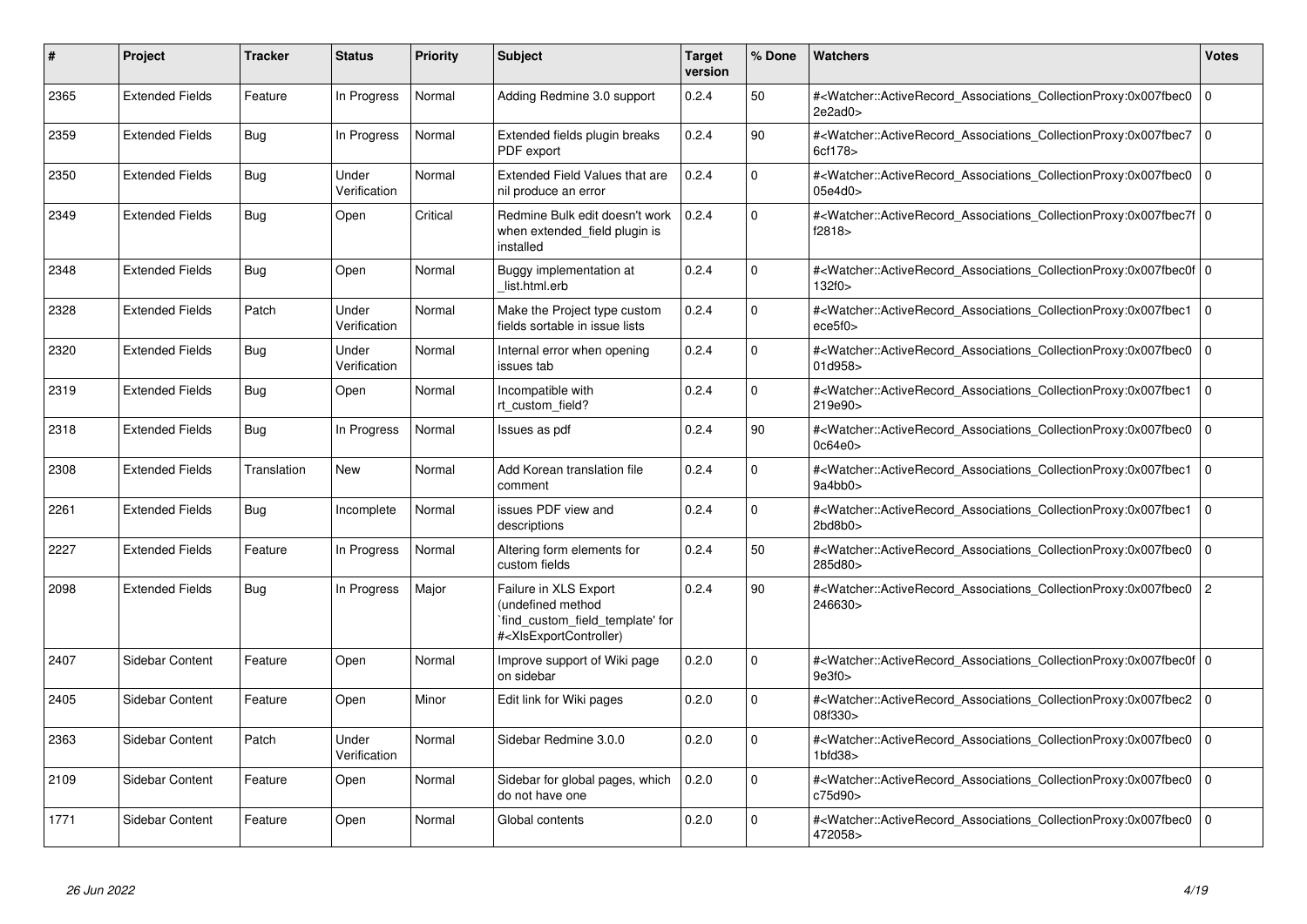| #               | <b>Project</b>                  | Tracker     | <b>Status</b>         | <b>Priority</b> | <b>Subject</b>                                                             | <b>Target</b><br>version | % Done   | <b>Watchers</b>                                                                                                                                            | <b>Votes</b> |
|-----------------|---------------------------------|-------------|-----------------------|-----------------|----------------------------------------------------------------------------|--------------------------|----------|------------------------------------------------------------------------------------------------------------------------------------------------------------|--------------|
| 1695            | Sidebar Content                 | Feature     | Open                  | Normal          | Multiple contents                                                          | 0.2.0                    | $\Omega$ | # <watcher::activerecord_associations_collectionproxy:0x007fbec2  <br="">0c75c8&gt;</watcher::activerecord_associations_collectionproxy:0x007fbec2>        | $\mathbf 0$  |
| 2391            | <b>Contact Form</b>             | Support     | In Progress           | Normal          | Redmine 3.1 support?                                                       | 0.1.2                    | 50       | # <watcher::activerecord associations="" collectionproxy:0x007fbec0<br="">0f74c8</watcher::activerecord>                                                   | $\Omega$     |
| 2378            | <b>Project Alias</b>            | <b>Bug</b>  | In Progress           | Major           | Compatibility to Redmine 3.0.1                                             | 0.1.1                    | 100      | # <watcher::activerecord_associations_collectionproxy:0x007fbec0 0<br="">ef3ea0&gt;</watcher::activerecord_associations_collectionproxy:0x007fbec0>        |              |
| 2341            | <b>Project Alias</b>            | Patch       | Under<br>Verification | Normal          | Underscore support for<br>Redmine                                          | 0.1.1                    | $\Omega$ | # <watcher::activerecord_associations_collectionproxy:0x007fbec0<br>9ada68</watcher::activerecord_associations_collectionproxy:0x007fbec0<br>              | $\mathbf 0$  |
| 2307            | Download Button                 | Translation | Under<br>Verification | Normal          | Change Korean translation file<br>comment                                  | 0.1.1                    | $\Omega$ | # <watcher::activerecord_associations_collectionproxy:0x007fbec7<br>4afc30&gt;</watcher::activerecord_associations_collectionproxy:0x007fbec7<br>          | $\Omega$     |
| 2165            | Download Button                 | <b>Bug</b>  | Open                  | Major           | Error in email                                                             | 0.1.1                    | $\Omega$ | # <watcher::activerecord 0<br="" associations="" collectionproxy:0x007fbec0=""  ="">ddc760&gt;</watcher::activerecord>                                     |              |
| ISSUE-17        | <b>ISSUE-id</b>                 | Bug         | Under<br>Verification | Major           | SVN integration: Commit with<br>new issue-id does not work                 | 0.0.3                    | 50       | # <watcher::activerecord associations="" collectionproxy:0x007fbec0<br="">454b48&gt;</watcher::activerecord>                                               | $\mathbf 0$  |
| ISSUE-16        | <b>ISSUE-id</b>                 | Omission    | Open                  | Normal          | Search by new issue-id does<br>not work                                    | 0.0.3                    | $\Omega$ | # <watcher::activerecord_associations_collectionproxy:0x007fbec1<br>0041c8&gt;</watcher::activerecord_associations_collectionproxy:0x007fbec1<br>          | $\Omega$     |
| 1980            | <b>WikiNG</b>                   | Bug         | Open                  | Normal          | Problem running plugin in<br>development mode                              |                          | $\Omega$ | # <watcher::activerecord_associations_collectionproxy:0x007fbec1<br>ae2888&gt;</watcher::activerecord_associations_collectionproxy:0x007fbec1<br>          | $-1$         |
| ISSUE-15        | <b>ISSUE-id</b>                 | Omission    | Open                  | Normal          | Searching #ISSUE-id                                                        |                          | $\Omega$ | # <watcher::activerecord associations="" collectionproxy:0x007fbec0<br="">169de8&gt;</watcher::activerecord>                                               | $\mathbf 0$  |
| <b>ISSUE-14</b> | <b>ISSUE-id</b>                 | Bug         | Open                  | Minor           | Escaping #ISSUE-id Textile rule<br>does not work                           |                          | $\Omega$ | # <watcher::activerecord_associations_collectionproxy:0x007fbec0<br>cca458&gt;</watcher::activerecord_associations_collectionproxy:0x007fbec0<br>          | $\Omega$     |
| ISSUE-12        | <b>ISSUE-id</b>                 | Bug         | Deferred              | Major           | No route matches error for<br>journals#new                                 |                          | 50       | # <watcher::activerecord 0<br="" associations="" collectionproxy:0x007fbec2=""  =""><math>02</math>dae<math>0</math></watcher::activerecord>               |              |
| <b>ISSUE-1</b>  | <b>ISSUE-id</b>                 | Support     | Deferred              | Minor           | Need a function to display issue<br>id                                     |                          | $\Omega$ | # <watcher::activerecord associations="" collectionproxy:0x007fbec1<br="">b28388&gt;</watcher::activerecord>                                               | $\mathbf 0$  |
| 2447            | <b>Extended Fields</b>          | Bug         | <b>New</b>            | Normal          | Support Redmine 4.0<br>NoMethodError: undefined<br>method `attr_protected' |                          | $\Omega$ | # <watcher::activerecord_associations_collectionproxy:0x007fbec6 0<br=""  ="">d84190&gt;</watcher::activerecord_associations_collectionproxy:0x007fbec6>   |              |
| 2446            | <b>SCM Creator</b><br>(+Github) | Patch       | <b>New</b>            | Normal          | Supports redmine 3.4                                                       |                          | $\Omega$ | # <watcher::activerecord_associations_collectionproxy:0x007fbec1 0<br=""  ="">3ab740&gt;</watcher::activerecord_associations_collectionproxy:0x007fbec1>   |              |
| 2442            | <b>Contact Form</b>             | Feature     | <b>New</b>            | Minor           | Put sender's email into From                                               |                          | $\Omega$ | # <watcher::activerecord_associations_collectionproxy:0x007fbec0<br>1b3308&gt;</watcher::activerecord_associations_collectionproxy:0x007fbec0<br>          | $\Omega$     |
| 2441            | <b>Project Sections</b>         | Improvement | Incomplete            | Minor           | Option to collapse section                                                 |                          | $\Omega$ | # <watcher::activerecord associations="" collectionproxy:0x007fbec0<br="">3e6e40&gt;</watcher::activerecord>                                               | $\mathbf 0$  |
| 2437            | <b>WikiNG</b>                   | Feature     | Open                  | Normal          | Ultra-HD-ready graphics                                                    |                          | $\Omega$ | # <watcher::activerecord_associations_collectionproxy:0x007fbec1<br>eac<math>4f0</math></watcher::activerecord_associations_collectionproxy:0x007fbec1<br> | $\mathbf 0$  |
| 2436            | WikiNG                          | Bug         | Incomplete            | Normal          | Autocomplete debounce does<br>not work as expected                         |                          | 50       | # <watcher::activerecord_associations_collectionproxy:0x007fbec0f 0<br=""  ="">69fb0</watcher::activerecord_associations_collectionproxy:0x007fbec0f>      |              |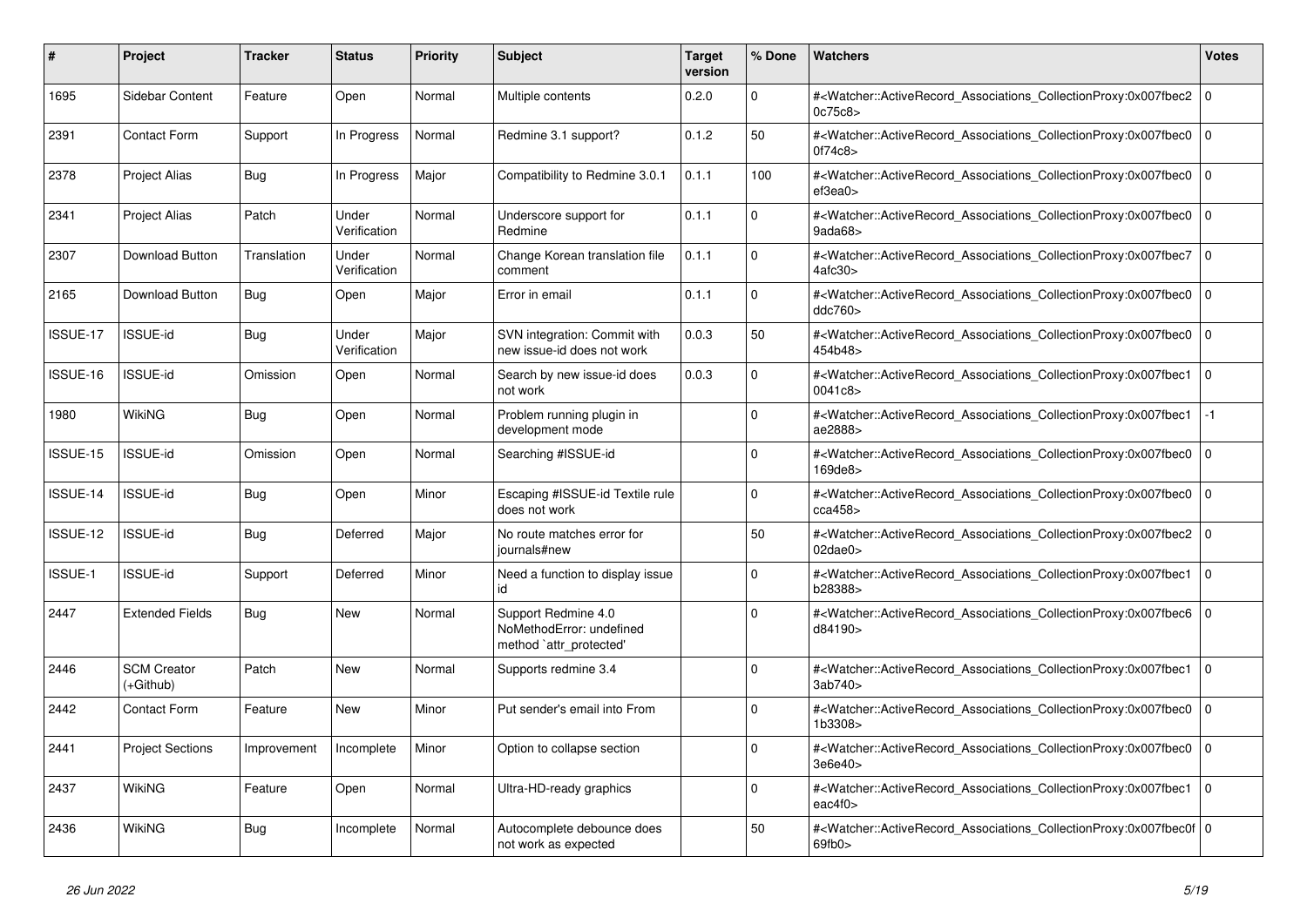| #    | Project                         | <b>Tracker</b> | <b>Status</b> | <b>Priority</b> | <b>Subject</b>                                                                              | <b>Target</b><br>version | % Done       | <b>Watchers</b>                                                                                                                                          | <b>Votes</b> |
|------|---------------------------------|----------------|---------------|-----------------|---------------------------------------------------------------------------------------------|--------------------------|--------------|----------------------------------------------------------------------------------------------------------------------------------------------------------|--------------|
| 2435 | <b>WikiNG</b>                   | Support        | Open          | Normal          | Update Red-Andy styles                                                                      |                          | $\Omega$     | # <watcher::activerecord_associations_collectionproxy:0x007fbec0<br>7a8d08&gt;</watcher::activerecord_associations_collectionproxy:0x007fbec0<br>        | $\mathbf 0$  |
| 2433 | WordMine                        | Feature        | Open          | Minor           | Link Redmine issue with<br><b>WordPress comment</b>                                         |                          | $\Omega$     | # <watcher::activerecord associations="" collectionproxy:0x007fbec1<br="">cfaf58</watcher::activerecord>                                                 | $\Omega$     |
| 2431 | Projects                        | Improvement    | New           | Normal          | Fix location of known hosts for<br>www-data                                                 |                          | $\Omega$     | # <watcher::activerecord_associations_collectionproxy:0x007fbec0 0<br="">abfb90</watcher::activerecord_associations_collectionproxy:0x007fbec0>          |              |
| 2430 | CD-Index                        | Feature        | Open          | Normal          | (Non-)interactive mode for<br>cdindex                                                       |                          | $\Omega$     | # <watcher::activerecord_associations_collectionproxy:0x007fbec7<br>3a6de8</watcher::activerecord_associations_collectionproxy:0x007fbec7<br>            | $\mathbf 0$  |
| 2429 | CD-Index                        | Feature        | Incomplete    | Normal          | Flag for broken media                                                                       |                          | $\Omega$     | # <watcher::activerecord associations="" collectionproxy:0x007fbec7<br="">0f62d8</watcher::activerecord>                                                 | $\Omega$     |
| 2427 | CD-Index                        | Feature        | Incomplete    | Normal          | Tags                                                                                        |                          | $\Omega$     | # <watcher::activerecord 0<br="" associations="" collectionproxy:0x007fbec6=""  ="">d4c470&gt;</watcher::activerecord>                                   |              |
| 2426 | CD-Index                        | Feature        | Incomplete    | Normal          | Tool to modify data (cdmodify?)                                                             |                          | $\Omega$     | # <watcher::activerecord associations="" collectionproxy:0x007fbec6<br="">92eb18&gt;</watcher::activerecord>                                             | $\mathbf 0$  |
| 2425 | CD-Index                        | Feature        | <b>New</b>    | Normal          | Content rating data for images<br>and videos                                                |                          | $\Omega$     | # <watcher::activerecord associations="" collectionproxy:0x007fbec6<br="">d7fbb8&gt;</watcher::activerecord>                                             | $\Omega$     |
| 2424 | CD-Index                        | Feature        | New           | Normal          | Option to skip thumbnail(s)                                                                 |                          | $\Omega$     | # <watcher::activerecord_associations_collectionproxy:0x007fbec7 0<br=""  ="">38b188&gt;</watcher::activerecord_associations_collectionproxy:0x007fbec7> |              |
| 2423 | <b>WikiNG</b>                   | Feature        | Incomplete    | Normal          | markdown support?                                                                           |                          | $\Omega$     | # <watcher::activerecord associations="" collectionproxy:0x007fbec7<br="">297970&gt;</watcher::activerecord>                                             | $\mathbf 0$  |
| 2422 | Subscription                    | <b>Bug</b>     | <b>New</b>    | Normal          | User is not removed from<br>project subscribers table when<br>user is deleted from Redmine. |                          | $\Omega$     | # <watcher::activerecord_associations_collectionproxy:0x007fbec7  <br="">1a6ed0</watcher::activerecord_associations_collectionproxy:0x007fbec7>          | $\Omega$     |
| 2421 | <b>SCM Creator</b><br>(+Github) | Bug            | <b>New</b>    | Normal          | The access to Git is based on<br>projects identifier.                                       |                          | $\mathbf 0$  | # <watcher::activerecord 0<br="" associations="" collectionproxy:0x007fbec7=""  ="">053f88&gt;</watcher::activerecord>                                   |              |
| 2420 | <b>SCM Creator</b><br>(+Github) | <b>Bug</b>     | <b>New</b>    | Normal          | Creating a Github repository<br>fails                                                       |                          | $\Omega$     | # <watcher::activerecord_associations_collectionproxy:0x007fbec6<br>cca448</watcher::activerecord_associations_collectionproxy:0x007fbec6<br>            | $\Omega$     |
| 2416 | Projects                        | Feature        | <b>New</b>    | Normal          | <b>Starred issues</b>                                                                       |                          | $\mathbf{0}$ | # <watcher::activerecord associations="" collectionproxy:0x007fbec6=""  <br="">b11908&gt;</watcher::activerecord>                                        | $\mathbf 0$  |
| 2414 | Red-Andy                        | Feature        | Incomplete    | Minor           | Break long application.css into<br>sections?                                                |                          | $\mathbf 0$  | # <watcher::activerecord associations="" collectionproxy:0x007fbec6<br="">9ab050&gt;</watcher::activerecord>                                             | $\mathbf 0$  |
| 2413 | <b>WikiNG</b>                   | Feature        | Incomplete    | Minor           | Custom links syntax                                                                         |                          | $\Omega$     | # <watcher::activerecord_associations_collectionproxy:0x007fbec6<br>871e00&gt;</watcher::activerecord_associations_collectionproxy:0x007fbec6<br>        | $\Omega$     |
| 2406 | Projects                        | Feature        | Open          | Minor           | List of forks for projects                                                                  |                          | $\Omega$     | # <watcher::activerecord associations="" collectionproxy:0x007fbec6=""  <br="">7267d0&gt;</watcher::activerecord>                                        | $\mathbf 0$  |
| 2404 | <b>RedPress</b>                 | <b>Bug</b>     | Incomplete    | Normal          | Redmine now requires POST<br>for logout                                                     |                          | $\mathbf 0$  | # <watcher::activerecord_associations_collectionproxy:0x007fbec6  <br="">4b5d70&gt;</watcher::activerecord_associations_collectionproxy:0x007fbec6>      | $\mathbf 0$  |
| 2401 | <b>Project Sections</b>         | Improvement    | Open          | Normal          | Section support for Extended<br>Fields                                                      |                          | $\Omega$     | # <watcher::activerecord_associations_collectionproxy:0x007fbec6<br>1304c0&gt;</watcher::activerecord_associations_collectionproxy:0x007fbec6<br>        | $\Omega$     |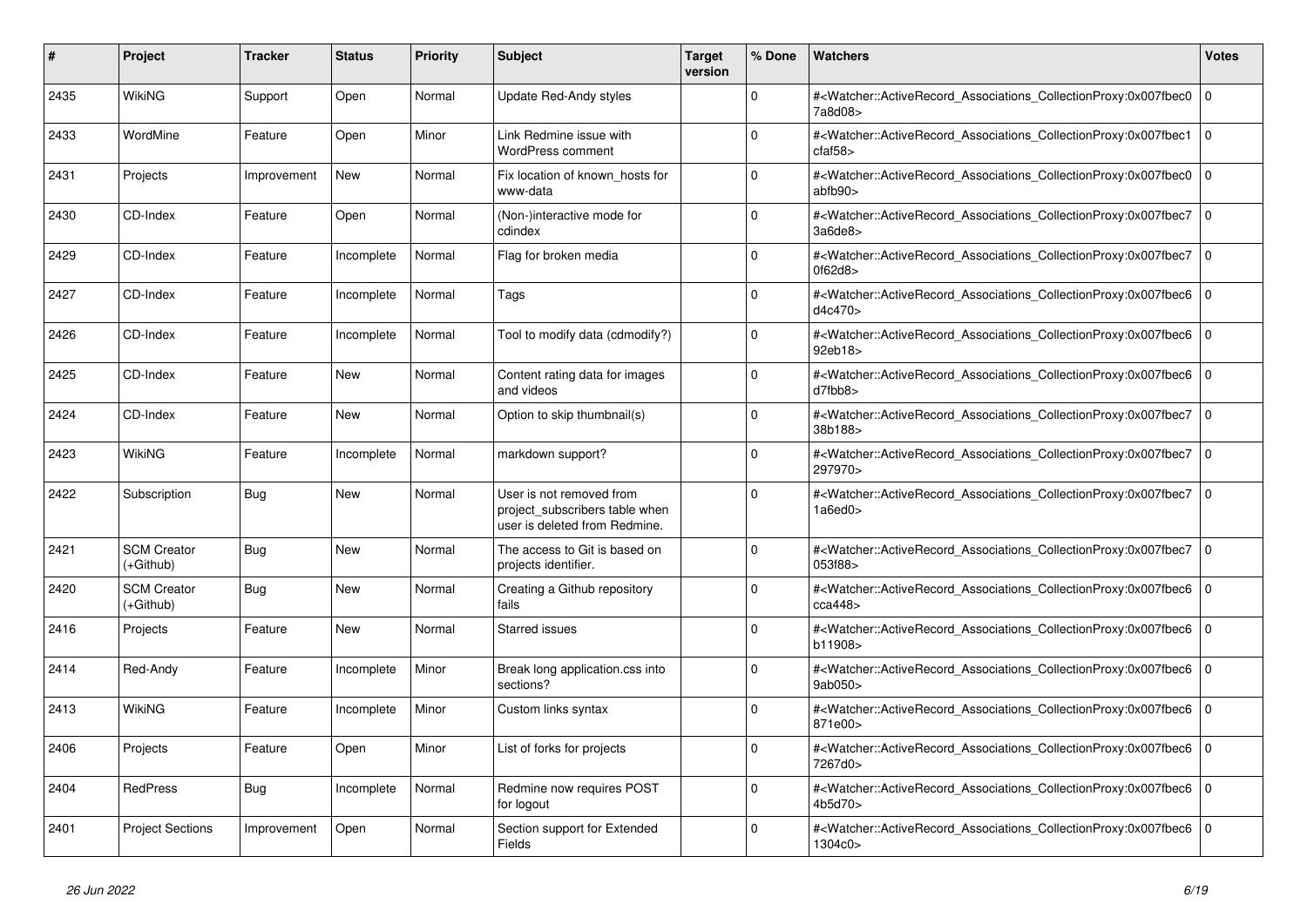| #    | <b>Project</b>                  | <b>Tracker</b> | <b>Status</b>         | <b>Priority</b> | <b>Subject</b>                                                            | <b>Target</b><br>version | % Done      | <b>Watchers</b>                                                                                                                                           | Votes          |
|------|---------------------------------|----------------|-----------------------|-----------------|---------------------------------------------------------------------------|--------------------------|-------------|-----------------------------------------------------------------------------------------------------------------------------------------------------------|----------------|
| 2400 | Projects                        | Support        | <b>New</b>            | Normal          | Redmine $<$ 3.x clean up                                                  |                          | $\Omega$    | # <watcher::activerecord_associations_collectionproxy:0x007fbec5<br>d10110&gt;</watcher::activerecord_associations_collectionproxy:0x007fbec5<br>         | 0              |
| 2399 | Projects                        | Support        | <b>New</b>            | Normal          | ChiliProject cleanup                                                      |                          | $\Omega$    | # <watcher::activerecord_associations_collectionproxy:0x007fbec4f 0<br=""  ="">8ab30&gt;</watcher::activerecord_associations_collectionproxy:0x007fbec4f> |                |
| 2392 | WikiNG                          | Feature        | Incomplete            | Normal          | Hierarcial Numbered headers                                               |                          | $\Omega$    | # <watcher::activerecord associations="" collectionproxy:0x007fbec5<br="">7252c8&gt;</watcher::activerecord>                                              | l O            |
| 2389 | <b>SCM Creator</b><br>(+Github) | Feature        | <b>New</b>            | Normal          | Reporter, non members and<br>anonymous have too much<br>access by default |                          | $\Omega$    | # <watcher::activerecord_associations_collectionproxy:0x007fbec5<br>575d38&gt;</watcher::activerecord_associations_collectionproxy:0x007fbec5<br>         | 0              |
| 2383 | <b>Extended Fields</b>          | Feature        | Open                  | Normal          | Multiselect for Project fields                                            |                          | $\Omega$    | # <watcher::activerecord associations="" collectionproxy:0x007fbec5<br="">35f378&gt;</watcher::activerecord>                                              | 0              |
| 2377 | WikiNG                          | Support        | New                   | Normal          | Custom macros work, but icon<br>macros do not                             |                          | $\Omega$    | # <watcher::activerecord_associations_collectionproxy:0x007fbec5<br>118bc8&gt;</watcher::activerecord_associations_collectionproxy:0x007fbec5<br>         | 0              |
| 2374 | <b>Extended Fields</b>          | Feature        | Open                  | Normal          | Project Selection from a specific<br>branch of the project tree           |                          | $\Omega$    | # <watcher::activerecord_associations_collectionproxy:0x007fbec4<br>e3a9b0&gt;</watcher::activerecord_associations_collectionproxy:0x007fbec4<br>         | $\overline{0}$ |
| 2373 | Red-Andy                        | Feature        | Open                  | Normal          | Replacement for Georgia?                                                  |                          | $\Omega$    | # <watcher::activerecord_associations_collectionproxy:0x00557da9 0<br=""  ="">198260&gt;</watcher::activerecord_associations_collectionproxy:0x00557da9>  |                |
| 2372 | Meta                            | Feature        | Open                  | Normal          | Microdata for breadcrumbs                                                 |                          | $\Omega$    | # <watcher::activerecord 0<br="" associations="" collectionproxy:0x00557da8=""  ="">f6d6e8</watcher::activerecord>                                        |                |
| 2371 | Meta                            | Feature        | Open                  | Normal          | Rich snippets for Wiki                                                    |                          | $\Omega$    | # <watcher::activerecord_associations_collectionproxy:0x00557da8 0<br="">de2698&gt;</watcher::activerecord_associations_collectionproxy:0x00557da8>       |                |
| 2370 | Meta                            | Feature        | Open                  | Normal          | Rich snippets for news                                                    |                          | $\Omega$    | # <watcher::activerecord 0<br="" associations="" collectionproxy:0x00557da8=""  ="">d19608&gt;</watcher::activerecord>                                    |                |
| 2369 | Meta                            | Feature        | Open                  | Normal          | Rich snippets for software apps                                           |                          | $\mathbf 0$ | # <watcher::activerecord 0<br="" associations="" collectionproxy:0x00557da5=""  ="">d2f8e8&gt;</watcher::activerecord>                                    |                |
| 2368 | RedWord                         | Bug            | Open                  | Minor           | Next and prev links for<br>multi-page articles                            |                          | $\Omega$    | # <watcher::activerecord_associations_collectionproxy:0x00557da5 0<br=""  ="">c0e9c8</watcher::activerecord_associations_collectionproxy:0x00557da5>      |                |
| 2362 | OpenID Fix                      | Bug            | Incomplete            | Major           | Redmine 3 Compatibilty                                                    |                          | $\Omega$    | # <watcher::activerecord 0<br="" associations="" collectionproxy:0x00557da5=""  ="">ab56d0</watcher::activerecord>                                        |                |
| 2356 | <b>SCM Creator</b><br>(+Github) | <b>Bug</b>     | New                   | Normal          | Repositories not removed from<br>file system                              |                          | $\mathbf 0$ | # <watcher::activerecord 0<br="" associations="" collectionproxy:0x00557da6=""  ="">551f30&gt;</watcher::activerecord>                                    |                |
| 2346 | <b>Project Sections</b>         | <b>Bug</b>     | Incomplete            | Normal          | Project list shifts when there are<br>more text in sidebar                |                          | $\Omega$    | # <watcher::activerecord_associations_collectionproxy:0x00557da6 0<br="">201b28&gt;</watcher::activerecord_associations_collectionproxy:0x00557da6>       |                |
| 2344 | <b>Extended Fields</b>          | Support        | Open                  | Normal          | Installation failure: uninitialized<br>constant ExtendedFieldsHelper      |                          | 10          | # <watcher::activerecord 0<br="" associations="" collectionproxy:0x00557da5=""  ="">666a98&gt;</watcher::activerecord>                                    |                |
| 2329 | WikiNG                          | Bug            | Under<br>Verification | Major           | Mentions visibility                                                       |                          | 50          | # <watcher::activerecord_associations_collectionproxy:0x00557da2 0<br=""  ="">59b440&gt;</watcher::activerecord_associations_collectionproxy:0x00557da2>  |                |
| 2327 | <b>Project Settings</b>         | <b>Bug</b>     | <b>New</b>            | Normal          | visual styles of sections are not<br>applied                              |                          | $\Omega$    | # <watcher::activerecord_associations_collectionproxy:0x007fbec0<br>943168&gt;</watcher::activerecord_associations_collectionproxy:0x007fbec0<br>         | $\overline{0}$ |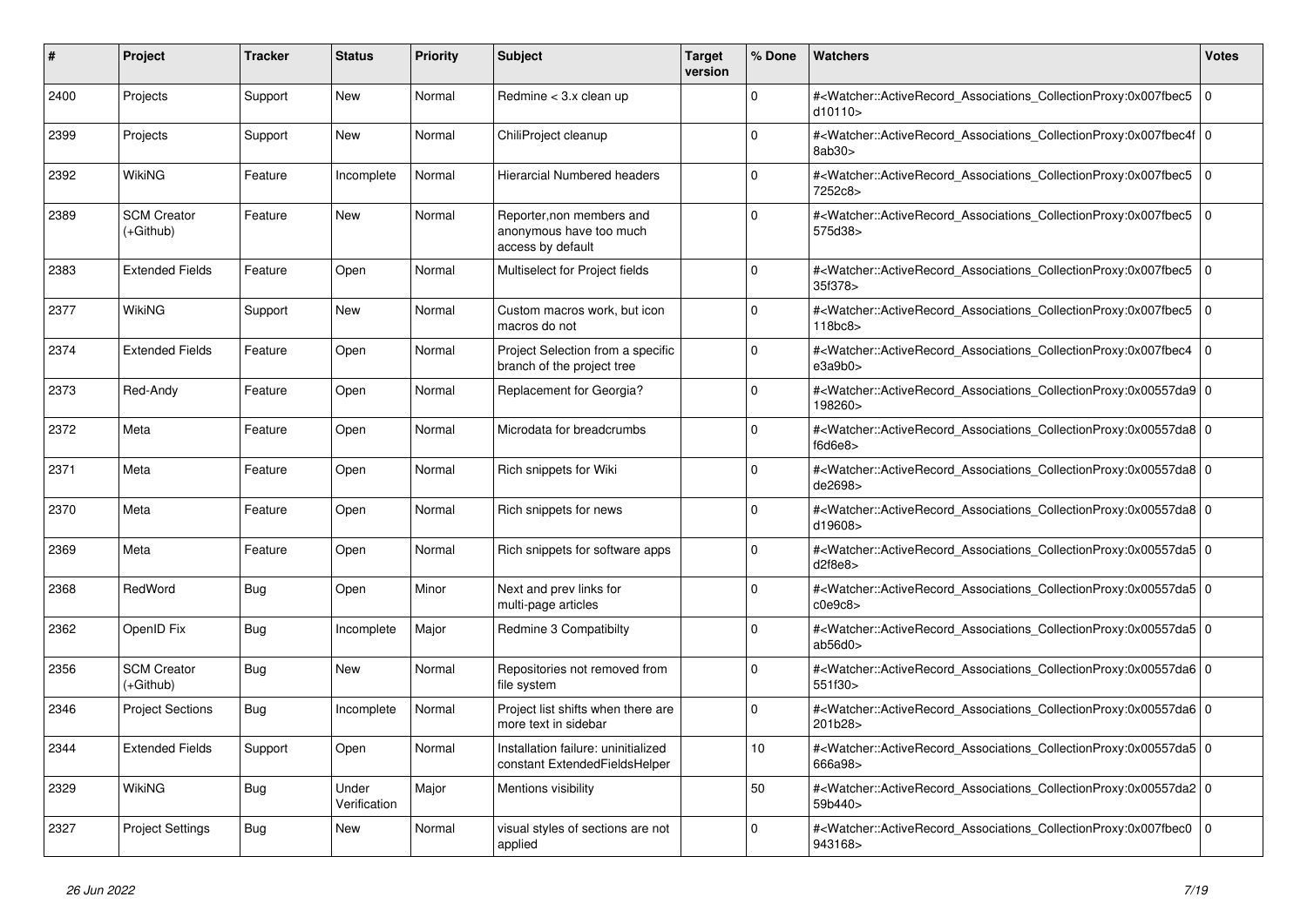| #    | Project                           | Tracker     | <b>Status</b> | <b>Priority</b> | <b>Subject</b>                                             | <b>Target</b><br>version | % Done          | <b>Watchers</b>                                                                                                                                                                    | <b>Votes</b> |
|------|-----------------------------------|-------------|---------------|-----------------|------------------------------------------------------------|--------------------------|-----------------|------------------------------------------------------------------------------------------------------------------------------------------------------------------------------------|--------------|
| 2325 | <b>SCM Creator</b><br>(+Github)   | <b>Bug</b>  | Incomplete    | Normal          | Cannot add existing github repo                            |                          | $\Omega$        | # <watcher::activerecord_associations_collectionproxy:0x007fbec1<br>68e9f8&gt;</watcher::activerecord_associations_collectionproxy:0x007fbec1<br>                                  | $\mathbf 0$  |
| 2324 | <b>Contact Form</b>               | <b>Bug</b>  | New           | Normal          | Submitter information missing<br>on email.                 |                          | $\Omega$        | # <watcher::activerecord 0<br="" associations="" collectionproxy:0x007fbec0=""  ="">c86fc8</watcher::activerecord>                                                                 |              |
| 2323 | <b>Contact Form</b>               | <b>Bug</b>  | <b>New</b>    | Normal          | non-english characters on Full<br>name                     |                          | $\Omega$        | # <watcher::activerecord_associations_collectionproxy:0x007fbec0<br>2d58f8&gt;</watcher::activerecord_associations_collectionproxy:0x007fbec0<br>                                  | $\mathbf 0$  |
| 2322 | WikiNG                            | <b>Bug</b>  | Deferred      | Normal          | Viewing user pages does not<br>work after rename           |                          | $\Omega$        | # <watcher::activerecord_associations_collectionproxy:0x007fbec1 0<br=""  ="">424488&gt;</watcher::activerecord_associations_collectionproxy:0x007fbec1>                           |              |
| 2321 | <b>RedPress</b>                   | Bug         | Open          | Normal          | Users are still able to register in<br><b>WordPress</b>    |                          | $\Omega$        | # <watcher::activerecord associations="" collectionproxy:0x007fbec0<br="">1dd748&gt;</watcher::activerecord>                                                                       | $\mathbf 0$  |
| 2317 | Hooks Manager                     | Support     | New           | Normal          | Change Assignee on custom<br>field selection               |                          | $\Omega$        | # <watcher::activerecord_associations_collectionproxy:0x007fbec0<br>42ceb8&gt;</watcher::activerecord_associations_collectionproxy:0x007fbec0<br>                                  | $\mathbf 0$  |
| 2316 | Hooks Manager                     | Translation | <b>New</b>    | Normal          | French translation                                         |                          | $\Omega$        | # <watcher::activerecord_associations_collectionproxy:0x007fbec1<br>86cd10&gt;</watcher::activerecord_associations_collectionproxy:0x007fbec1<br>                                  | $\Omega$     |
| 2315 | <b>Project Sections</b>           | Feature     | Incomplete    | Normal          | Allow Projects to Appear in<br><b>Multiple Sections</b>    |                          | $\Omega$        | # <watcher::activerecord associations="" collectionproxy:0x007fbec1<br="">081380&gt;</watcher::activerecord>                                                                       | $\mathbf 0$  |
| 2313 | Download Button                   | Bug         | Open          | Normal          | Emails include the Download<br>"button" with relative link |                          | $\Omega$        | # <watcher::activerecord_associations_collectionproxy:0x007fbec1<br>5dcf28&gt;</watcher::activerecord_associations_collectionproxy:0x007fbec1<br>                                  | $\mathbf 0$  |
| 2312 | <b>Like Button</b>                | Translation | <b>New</b>    | Normal          | Add Korean translation file                                |                          | $\Omega$        | # <watcher::activerecord_associations_collectionproxy:0x007fbec0<br>4483e8&gt;</watcher::activerecord_associations_collectionproxy:0x007fbec0<br>                                  | $\Omega$     |
| 2310 | Sidebar Content                   | Translation | New           | Normal          | Change Korean translation file<br>comment                  |                          | $\Omega$        | # <watcher::activerecord 0<br="" associations="" collectionproxy:0x007fbec0=""  ="">52ed70&gt;</watcher::activerecord>                                                             |              |
| 2309 | Meta                              | Translation | New           | Normal          | Update korean translation to<br>0.2.3                      |                          | $\Omega$        | # <watcher::activerecord_associations_collectionproxy:0x007fbec1f 0<br=""  ="">6bf80</watcher::activerecord_associations_collectionproxy:0x007fbec1f>                              |              |
| 2305 | <b>Author Box</b>                 | Translation | <b>New</b>    | Normal          | Change Korean translation file<br>comment                  |                          | $\Omega$        | # <watcher::activerecord_associations_collectionproxy:0x007fbec1<br>50cda0<sub>&gt;</sub></watcher::activerecord_associations_collectionproxy:0x007fbec1<br>                       | $\mathbf 0$  |
| 2304 | Meta                              | Support     | Open          | Normal          | Ask Redmine guys to add hooks<br>to the core               |                          | $\Omega$        | # <watcher::activerecord associations="" collectionproxy:0x007fbec0<br="">0284c0&gt;</watcher::activerecord>                                                                       | $\mathbf{0}$ |
| 2303 | Meta                              | Feature     | Open          | Normal          | Improve internal API                                       |                          | $\Omega$        | # <watcher::activerecord_associations_collectionproxy:0x007fbec0 0<br=""  ="">070c20&gt;</watcher::activerecord_associations_collectionproxy:0x007fbec0>                           |              |
| 2298 | RedWord                           | Support     | In Progress   | Normal          | Theme review by WordPress<br>reviewers                     |                          | 10 <sup>1</sup> | # <watcher::activerecord_associations_collectionproxy:0x007fbec1<br>d7c6e8</watcher::activerecord_associations_collectionproxy:0x007fbec1<br>                                      | $\Omega$     |
| 2295 | Hooks Manager                     | Bug         | Reopened      | Normal          | view layouts base html head<br>hook not working            |                          | 90              | # <watcher::activerecord associations="" collectionproxy:0x007fbec7<br="">da4f20&gt;</watcher::activerecord>                                                                       | $\mathbf 0$  |
| 2293 | WikiNG                            | Enhancement | Open          | Minor           | Extended user column                                       |                          | $\Omega$        | # <watcher::activerecord associations="" collectionproxy:0x007fbec0<br="">5bac30</watcher::activerecord>                                                                           | $\mathbf{0}$ |
| 2291 | <b>SCM Creator</b><br>$(+Github)$ | Feature     | Open          | Normal          | Creator interface needs to be<br>simplified                |                          | $\Omega$        | # <watcher::activerecord_associations_collectionproxy:0x007fbec1 0<br=""  =""><math>35</math>bbf0<math>&gt;</math></watcher::activerecord_associations_collectionproxy:0x007fbec1> |              |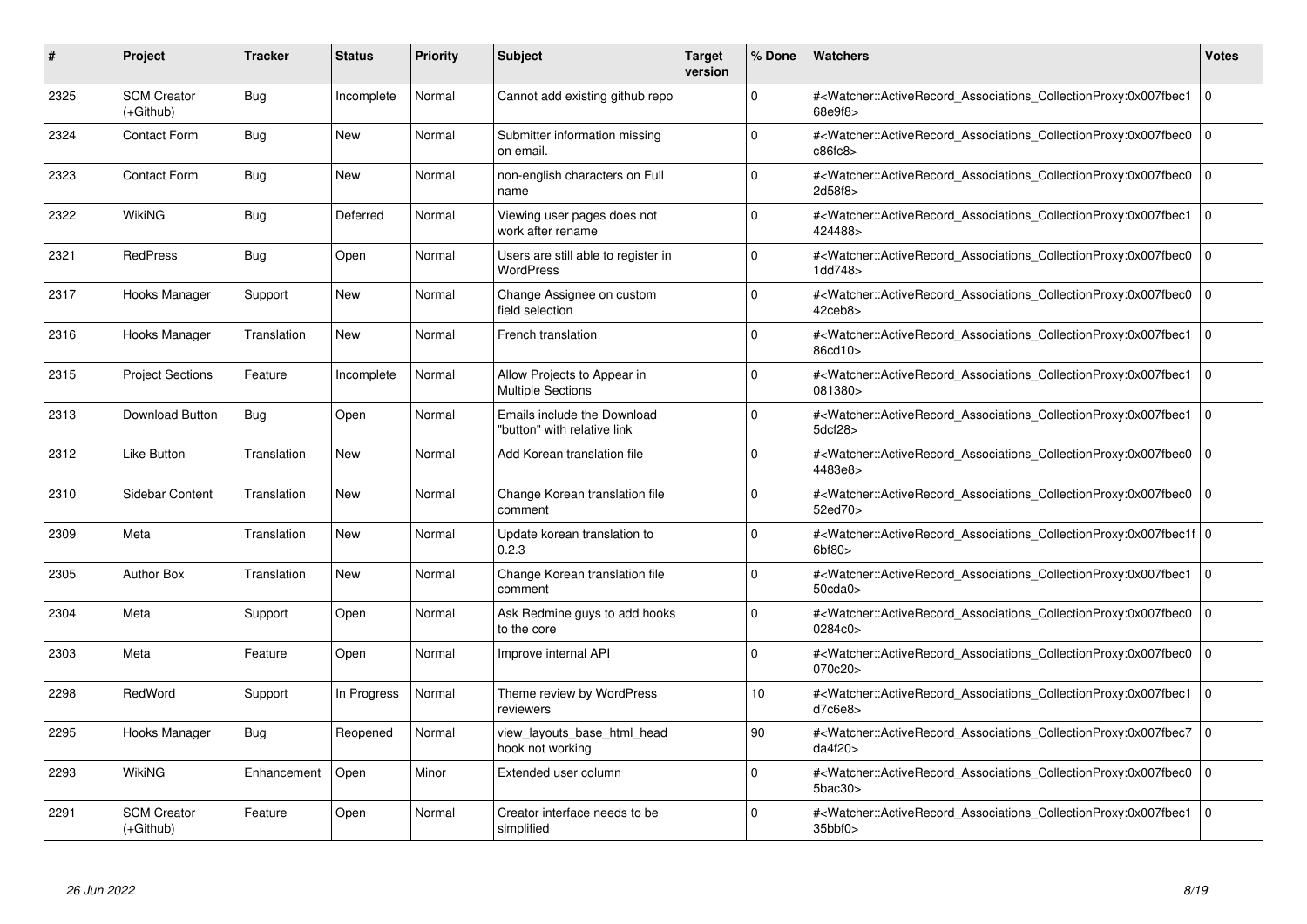| #    | <b>Project</b>                  | Tracker     | <b>Status</b> | <b>Priority</b> | <b>Subject</b>                                               | <b>Target</b><br>version | % Done   | <b>Watchers</b>                                                                                                                                                         | <b>Votes</b>   |
|------|---------------------------------|-------------|---------------|-----------------|--------------------------------------------------------------|--------------------------|----------|-------------------------------------------------------------------------------------------------------------------------------------------------------------------------|----------------|
| 2289 | <b>RedPress</b>                 | Bug         | <b>New</b>    | Normal          | Hide moved news from the<br>project overview page            |                          | $\Omega$ | # <watcher::activerecord associations="" collectionproxy:0x007fbec0<br="">cbc358<sub>&gt;</sub></watcher::activerecord>                                                 | $\mathbf 0$    |
| 2287 | <b>SCM Creator</b><br>(+Github) | Feature     | Incomplete    | Normal          | Allow to customize naming<br>policy for repositories         |                          | $\Omega$ | # <watcher::activerecord_associations_collectionproxy:0x007fbec0<br>395c20&gt;</watcher::activerecord_associations_collectionproxy:0x007fbec0<br>                       | $\mathbf{0}$   |
| 2286 | <b>SCM Creator</b><br>(+Github) | Feature     | Incomplete    | Normal          | Add configuration option for<br>default encoding             |                          | $\Omega$ | # <watcher::activerecord_associations_collectionproxy:0x007fbec1 0<br=""  ="">5f4e20&gt;</watcher::activerecord_associations_collectionproxy:0x007fbec1>                |                |
| 2285 | WordMine                        | Support     | In Progress   | Normal          | Can't get this to work                                       |                          | $\Omega$ | # <watcher::activerecord associations="" collectionproxy:0x007fbec0<br="">4243d0&gt;</watcher::activerecord>                                                            | $\Omega$       |
| 2278 | <b>SCM Creator</b><br>(+Github) | Patch       | Deferred      | Normal          | Disable "Save repository" button<br>on new repositories      |                          | $\Omega$ | # <watcher::activerecord_associations_collectionproxy:0x007fbec0<br>5c76b0&gt;</watcher::activerecord_associations_collectionproxy:0x007fbec0<br>                       | $\mathbf 0$    |
| 2276 | Language Mix                    | Feature     | Incomplete    | Normal          | Group posts / show only the<br>primary article               |                          | $\Omega$ | # <watcher::activerecord 0<br="" associations="" collectionproxy:0x007fbec0f=""  ="">20360&gt;</watcher::activerecord>                                                  |                |
| 2273 | Hooks Manager                   | Support     | In Progress   | Normal          | Hook is invalid                                              |                          | $\Omega$ | # <watcher::activerecord_associations_collectionproxy:0x007fbec1<br>65c2c8&gt;</watcher::activerecord_associations_collectionproxy:0x007fbec1<br>                       | $\overline{0}$ |
| 2271 | Meta                            | Feature     | Open          | Normal          | Default image for<br>OpenGraph/Twitter Cards                 |                          | $\Omega$ | # <watcher::activerecord_associations_collectionproxy:0x007fbec2<br>0abad0&gt;</watcher::activerecord_associations_collectionproxy:0x007fbec2<br>                       | $\mathbf 0$    |
| 2266 | Hooks Manager                   | Translation | Incomplete    | Normal          | Spanish translation                                          |                          | 20       | # <watcher::activerecord_associations_collectionproxy:0x007fbec1 0<br=""  ="">c332c8&gt;</watcher::activerecord_associations_collectionproxy:0x007fbec1>                |                |
| 2260 | Contact Form                    | Bug         | Incomplete    | Normal          | Conflicting with<br>redmine ckeditor plugin using<br>preview |                          | $\Omega$ | # <watcher::activerecord 0<br="" associations="" collectionproxy:0x007fbec1f=""  ="">47db0</watcher::activerecord>                                                      |                |
| 2259 | <b>Contact Form</b>             | Feature     | Incomplete    | Normal          | Sender name in a message                                     |                          | $\Omega$ | # <watcher::activerecord_associations_collectionproxy:0x007fbec0<br>7deed0&gt;</watcher::activerecord_associations_collectionproxy:0x007fbec0<br>                       | $\Omega$       |
| 2257 | Download Button                 | Patch       | New           | Normal          | Support for multiple downloads                               |                          | $\Omega$ | # <watcher::activerecord 0<br="" associations="" collectionproxy:0x007fbec1=""  ="">e90b60&gt;</watcher::activerecord>                                                  |                |
| 2250 | <b>WikiNG</b>                   | Support     | Open          | Normal          | Textilizable fix in Redmine                                  |                          | $\Omega$ | # <watcher::activerecord_associations_collectionproxy:0x007fbec0<br>41c7c0&gt;</watcher::activerecord_associations_collectionproxy:0x007fbec0<br>                       | $\mathbf 0$    |
| 2248 | <b>RedPress</b>                 | Feature     | Open          | Normal          | Latest blog posts in Redmine                                 |                          | $\Omega$ | # <watcher::activerecord_associations_collectionproxy:0x007fbec0<br>12c7b8&gt;</watcher::activerecord_associations_collectionproxy:0x007fbec0<br>                       | $\mathbf 0$    |
| 2247 | <b>RedPress</b>                 | Improvement | Open          | Normal          | Redirect back after logout                                   |                          | $\Omega$ | # <watcher::activerecord_associations_collectionproxy:0x007fbec0  <br="">32e390&gt;</watcher::activerecord_associations_collectionproxy:0x007fbec0>                     | $\mathbf 0$    |
| 2246 | <b>RedPress</b>                 | Feature     | Open          | Normal          | Wiki syntax for blog posts                                   |                          | $\Omega$ | # <watcher::activerecord_associations_collectionproxy:0x007fbec2<br><math>0</math>bdbb<math>8</math></watcher::activerecord_associations_collectionproxy:0x007fbec2<br> | $\Omega$       |
| 2245 | RedWord                         | Improvement | Open          | Normal          | Hellip in project titles                                     |                          | $\Omega$ | # <watcher::activerecord associations="" collectionproxy:0x007fbec1<br="">56e910&gt;</watcher::activerecord>                                                            | $\Omega$       |
| 2244 | WordMine                        | Improvement | Incomplete    | Normal          | Import the project on blog index<br>open                     |                          | $\Omega$ | # <watcher::activerecord_associations_collectionproxy:0x007fbec0<br>a27a48&gt;</watcher::activerecord_associations_collectionproxy:0x007fbec0<br>                       | $\mathbf 0$    |
| 2243 | RedWord                         | Improvement | <b>New</b>    | Normal          | Show unapproved comments<br>for admins                       |                          | $\Omega$ | # <watcher::activerecord_associations_collectionproxy:0x007fbec1<br>3486e0&gt;</watcher::activerecord_associations_collectionproxy:0x007fbec1<br>                       | $\Omega$       |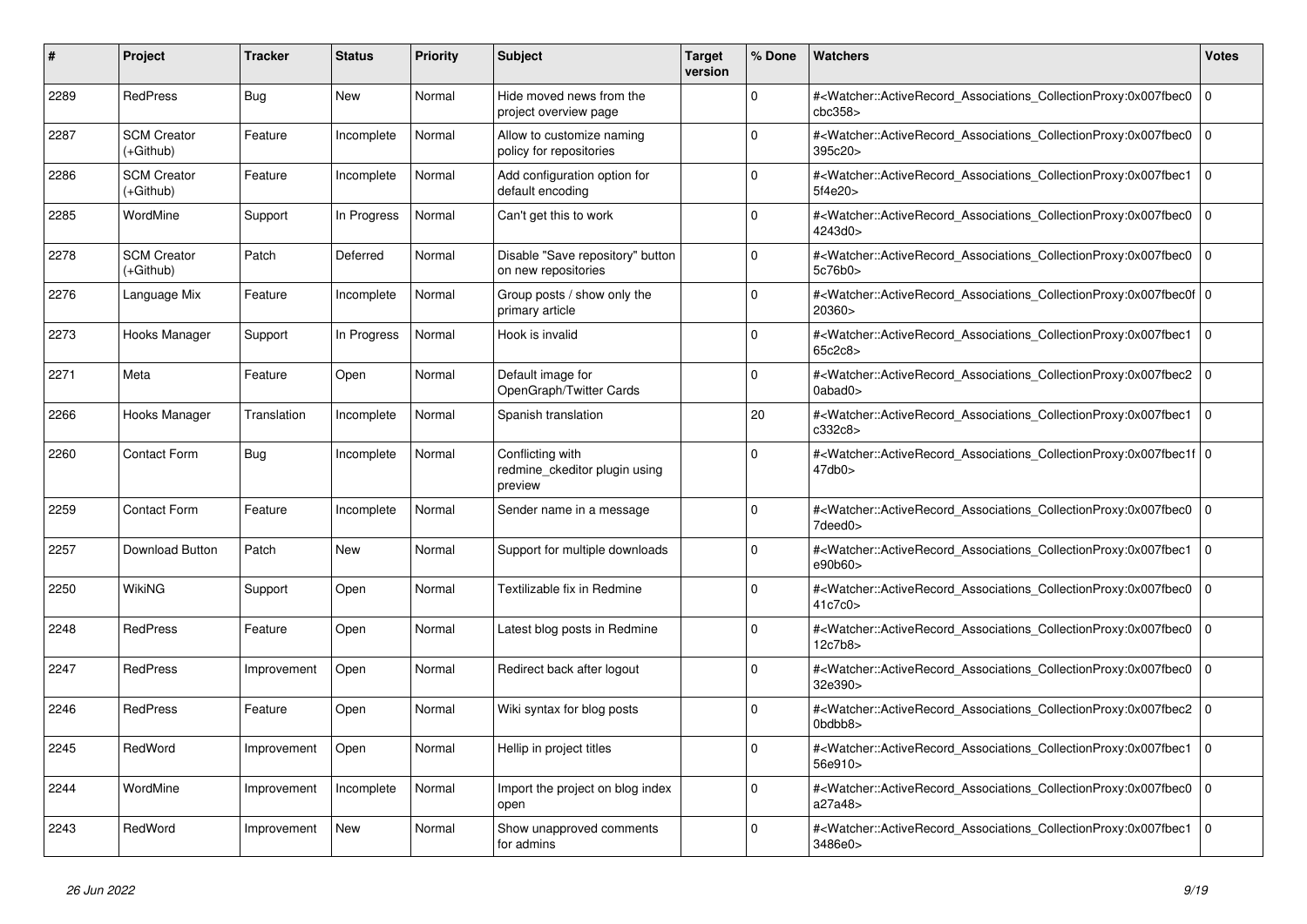| $\vert$ # | Project                         | <b>Tracker</b> | <b>Status</b> | <b>Priority</b> | <b>Subject</b>                                                    | <b>Target</b><br>version | % Done      | <b>Watchers</b>                                                                                                                                                                | <b>Votes</b> |
|-----------|---------------------------------|----------------|---------------|-----------------|-------------------------------------------------------------------|--------------------------|-------------|--------------------------------------------------------------------------------------------------------------------------------------------------------------------------------|--------------|
| 2241      | <b>Extended Fields</b>          | Feature        | Incomplete    | Normal          | Informations I see on Calendar                                    |                          | $\Omega$    | # <watcher::activerecord associations="" collectionproxy:0x007fbec1<br="">d84668&gt;</watcher::activerecord>                                                                   | $\mathbf 0$  |
| 2239      | <b>SCM Creator</b><br>(+Github) | <b>Bug</b>     | Incomplete    | Normal          | No default identifer                                              |                          | $\Omega$    | # <watcher::activerecord_associations_collectionproxy:0x007fbec1<br>0763b8&gt;</watcher::activerecord_associations_collectionproxy:0x007fbec1<br>                              | $\mathbf 0$  |
| 2237      | <b>Contact Form</b>             | <b>Bug</b>     | Open          | Normal          | Spam protection (looks like<br>0.1.0 is spam prone)               |                          | $\Omega$    | # <watcher::activerecord_associations_collectionproxy:0x007fbec7f 0<br="">b14d0</watcher::activerecord_associations_collectionproxy:0x007fbec7f>                               |              |
| 2236      | <b>Extended Fields</b>          | Bug            | Incomplete    | Normal          | Hint Lost                                                         |                          | $\Omega$    | # <watcher::activerecord 0<br="" associations="" collectionproxy:0x007fbec7f=""  ="">a9528&gt;</watcher::activerecord>                                                         |              |
| 2234      | <b>WikiNG</b>                   | Enhancement    | Incomplete    | Minor           | Avatars in user links?                                            |                          | $\Omega$    | # <watcher::activerecord_associations_collectionproxy:0x007fbec7 0<br=""  =""><math>16</math>bec<math>0</math></watcher::activerecord_associations_collectionproxy:0x007fbec7> |              |
| 2225      | OpenID Fix                      | Bug            | Incomplete    | Normal          | OpenID::TypeURIMismatch                                           |                          | $\Omega$    | # <watcher::activerecord associations="" collectionproxy:0x007fbec7=""  <br="">2aef80</watcher::activerecord>                                                                  | $\mathbf 0$  |
| 2224      | WikiNG                          | Feature        | Incomplete    | Normal          | Option to disable glyphs?                                         |                          | $\Omega$    | # <watcher::activerecord_associations_collectionproxy:0x007fbec6f 0<br=""  ="">dd180&gt;</watcher::activerecord_associations_collectionproxy:0x007fbec6f>                      |              |
| 2223      | <b>Extended Fields</b>          | Feature        | Open          | Normal          | Linked list custom field                                          |                          | $\Omega$    | # <watcher::activerecord associations="" collectionproxy:0x007fbec6=""  <br="">cb8400&gt;</watcher::activerecord>                                                              | $\mathbf 0$  |
| 2221      | <b>Extended Fields</b>          | Support        | Deferred      | Minor           | Need a fix for list.html.erb                                      |                          | $\Omega$    | # <watcher::activerecord_associations_collectionproxy:0x007fbec6f 0<br=""  ="">f2210</watcher::activerecord_associations_collectionproxy:0x007fbec6f>                          |              |
| 2220      | <b>Extended Fields</b>          | Feature        | Incomplete    | Normal          | Project specific custom fields                                    |                          | $\Omega$    | # <watcher::activerecord_associations_collectionproxy:0x007fbec6  <br="">9ca2c0</watcher::activerecord_associations_collectionproxy:0x007fbec6>                                | $\Omega$     |
| 2219      | <b>Project Sections</b>         | Feature        | Open          | Normal          | Wiki rule for section                                             |                          | $\Omega$    | # <watcher::activerecord 0<br="" associations="" collectionproxy:0x007fbec7=""  ="">3003f8&gt;</watcher::activerecord>                                                         |              |
| 2216      | Download Button                 | Bug            | <b>New</b>    | Critical        | Missing partial<br>download/sidebar                               |                          | $\Omega$    | # <watcher::activerecord associations="" collectionproxy:0x007fbec7=""  <br="">2270f8&gt;</watcher::activerecord>                                                              | $\Omega$     |
| 2214      | <b>Project Sections</b>         | Feature        | Incomplete    | Normal          | Featured and disregarded<br>projects                              |                          | $\Omega$    | # <watcher::activerecord associations="" collectionproxy:0x007fbec7<br="">108028&gt;</watcher::activerecord>                                                                   | $\mathbf 0$  |
| 2213      | <b>Contact Form</b>             | Bug            | Incomplete    | Normal          | Unable to support Chinesel                                        |                          | $\mathbf 0$ | # <watcher::activerecord_associations_collectionproxy:0x007fbec6<br>eb0640&gt;</watcher::activerecord_associations_collectionproxy:0x007fbec6<br>                              | $\mathbf 0$  |
| 2210      | Hooks Manager                   | Feature        | Open          | Normal          | Sidebar access from other<br>hooks                                |                          | $\Omega$    | # <watcher::activerecord_associations_collectionproxy:0x007fbec6  <br="">bb4298&gt;</watcher::activerecord_associations_collectionproxy:0x007fbec6>                            | $\mathbf 0$  |
| 2209      | Hooks Manager                   | Feature        | Incomplete    | Normal          | A templating language support                                     |                          | $\Omega$    | # <watcher::activerecord associations="" collectionproxy:0x007fbec6=""  <br="">a73e88&gt;</watcher::activerecord>                                                              | $\mathbf 0$  |
| 2196      | <b>Extended Fields</b>          | Support        | Open          | Normal          | Default values for "Wiki text"<br>custom fields not being applied |                          | $\Omega$    | # <watcher::activerecord associations="" collectionproxy:0x007fbec6<br="">936c28&gt;</watcher::activerecord>                                                                   | $\Omega$     |
| 2190      | <b>Role Shift</b>               | <b>Bug</b>     | Incomplete    | Normal          | Unfortunately installation fails                                  |                          | $\Omega$    | # <watcher::activerecord associations="" collectionproxy:0x007fbec6<br="">7b5160&gt;</watcher::activerecord>                                                                   | $\mathbf 0$  |
| 2186      | <b>Extended Fields</b>          | Feature        | Open          | Minor           | <b>Custom DateTime Field</b>                                      |                          | $\Omega$    | # <watcher::activerecord associations="" collectionproxy:0x007fbec6=""  <br="">5a6ec8&gt;</watcher::activerecord>                                                              | $\mathbf 0$  |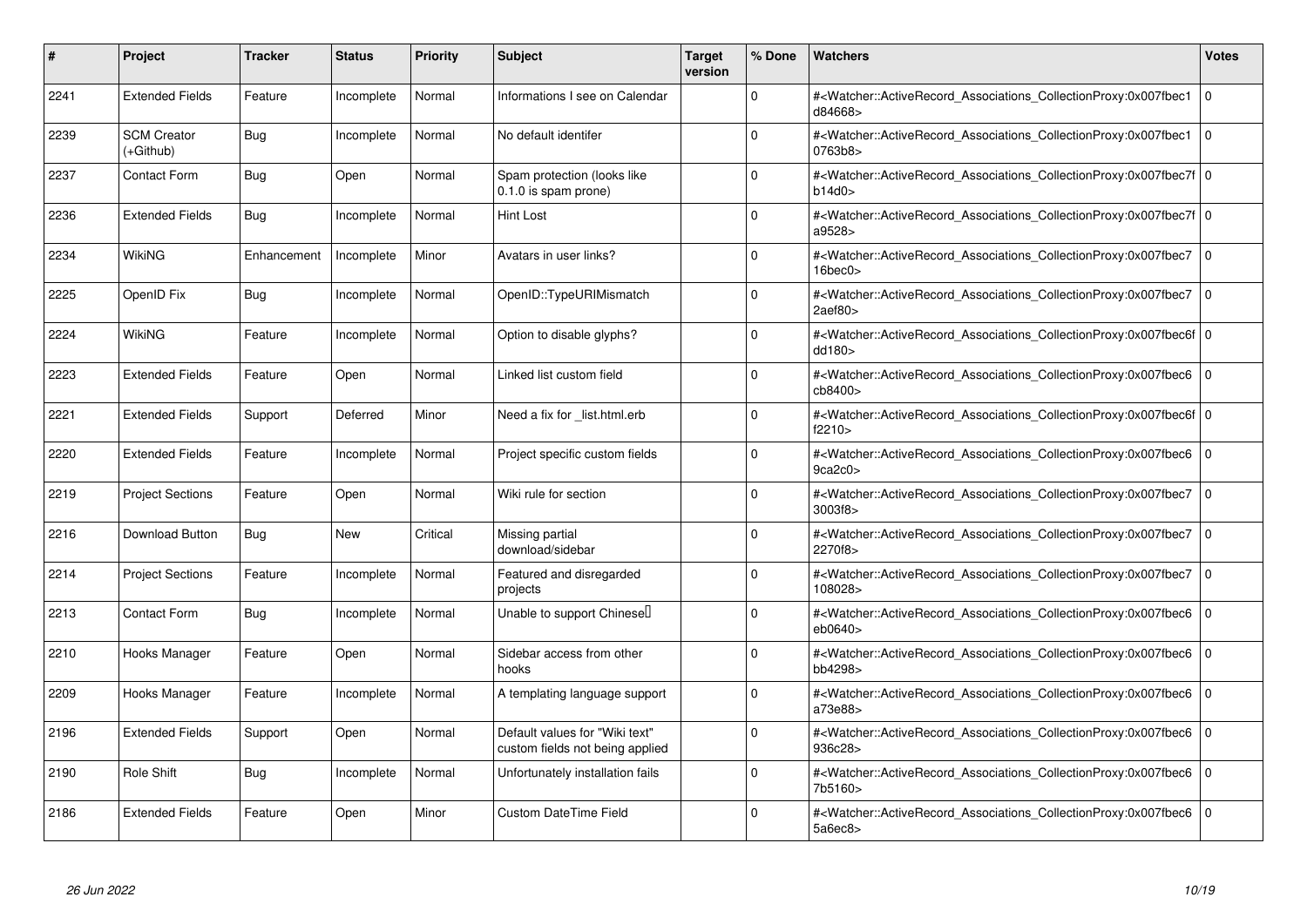| #    | Project                | <b>Tracker</b> | <b>Status</b> | <b>Priority</b> | <b>Subject</b>                                                                | <b>Target</b><br>version | % Done      | <b>Watchers</b>                                                                                                                                           | Votes          |
|------|------------------------|----------------|---------------|-----------------|-------------------------------------------------------------------------------|--------------------------|-------------|-----------------------------------------------------------------------------------------------------------------------------------------------------------|----------------|
| 2184 | <b>Role Shift</b>      | Support        | Incomplete    | Normal          | <b>Issue visibility</b>                                                       |                          | $\Omega$    | # <watcher::activerecord associations="" collectionproxy:0x007fbec4<br="">b25d60&gt;</watcher::activerecord>                                              | 0              |
| 2179 | Projects               | Feature        | Incomplete    | Normal          | Pingbacks and trackbacks                                                      |                          | $\Omega$    | # <watcher::activerecord associations="" collectionproxy:0x007fbec5<br="">eed1b8&gt;</watcher::activerecord>                                              | $\overline{0}$ |
| 2170 | <b>Contact Form</b>    | Feature        | Open          | Minor           | Optional email format validation                                              |                          | $\Omega$    | # <watcher::activerecord associations="" collectionproxy:0x007fbec5<br="">b50ac8</watcher::activerecord>                                                  | 0              |
| 2169 | <b>Contact Form</b>    | Feature        | Incomplete    | Normal          | Option to use own name,<br>reply-to, subject and message<br>fields            |                          | $\Omega$    | # <watcher::activerecord_associations_collectionproxy:0x007fbec5<br>7f3308&gt;</watcher::activerecord_associations_collectionproxy:0x007fbec5<br>         | $\overline{0}$ |
| 2168 | <b>Extended Fields</b> | Feature        | Open          | Minor           | Grouping form elements                                                        |                          | $\Omega$    | # <watcher::activerecord associations="" collectionproxy:0x007fbec5<br="">5fb230&gt;</watcher::activerecord>                                              | 0              |
| 2163 | Meta                   | <b>Bug</b>     | Incomplete    | Normal          | My site's Display lanugage was<br>only English, when I installed<br>plugin    |                          | $\Omega$    | # <watcher::activerecord associations="" collectionproxy:0x007fbec5<br="">444e00&gt;</watcher::activerecord>                                              | $\overline{0}$ |
| 2161 | <b>Extended Fields</b> | Support        | In Progress   | Critical        | Internal error On New Issues<br>tab                                           |                          | $\Omega$    | # <watcher::activerecord_associations_collectionproxy:0x007fbec5<br>1fe448</watcher::activerecord_associations_collectionproxy:0x007fbec5<br>             | 0              |
| 2160 | <b>WikiNG</b>          | Improvement    | Incomplete    | Normal          | Rename {{version}} to {{hidden}}                                              |                          | $\mathbf 0$ | # <watcher::activerecord_associations_collectionproxy:0x007fbec4f 0<br=""  ="">78048&gt;</watcher::activerecord_associations_collectionproxy:0x007fbec4f> |                |
| 2157 | Projects               | Feature        | Open          | Normal          | Short activity messages                                                       |                          | $\mathbf 0$ | # <watcher::activerecord associations="" collectionproxy:0x007fbec4<br="">cb0108&gt;</watcher::activerecord>                                              | $\overline{0}$ |
| 2156 | <b>Extended Fields</b> | Feature        | Incomplete    | Minor           | Per user values?                                                              |                          | $\Omega$    | # <watcher::activerecord 0<br="" associations="" collectionproxy:0x00557da9=""  ="">076760&gt;</watcher::activerecord>                                    |                |
| 2155 | <b>Extended Fields</b> | <b>Bug</b>     | Incomplete    | Normal          | Wiki text field donot work well<br>when using chinese as custom<br>field name |                          | 50          | # <watcher::activerecord 0<br="" associations="" collectionproxy:0x00557da8=""  ="">e376c0&gt;</watcher::activerecord>                                    |                |
| 2151 | Red-Andy               | Bug            | Deferred      | Normal          | Conflict with sidebar_hide plugin                                             |                          | 30          | # <watcher::activerecord_associations_collectionproxy:0x00557da8 0<br=""  ="">d2d950&gt;</watcher::activerecord_associations_collectionproxy:0x00557da8>  |                |
| 2149 | <b>TOC</b>             | Bug            | New           | Normal          | New dokuwiki default template<br>(from angua) make problem                    |                          | $\mathbf 0$ | # <watcher::activerecord_associations_collectionproxy:0x00557da5 0<br=""  ="">d629a0&gt;</watcher::activerecord_associations_collectionproxy:0x00557da5>  |                |
| 2148 | Meta                   | Feature        | Open          | Normal          | Cache meta tags                                                               |                          | 0           | # <watcher::activerecord 0<br="" associations="" collectionproxy:0x00557da5=""  ="">c02790</watcher::activerecord>                                        |                |
| 2145 | Meta                   | Feature        | Open          | Normal          | Support Facebook publishing<br>through Graph API                              |                          | $\Omega$    | # <watcher::activerecord 0<br="" associations="" collectionproxy:0x00557da5=""  ="">aae308&gt;</watcher::activerecord>                                    |                |
| 2132 | Download Button        | Feature        | Open          | Normal          | Per version button                                                            |                          | $\Omega$    | # <watcher::activerecord 0<br="" associations="" collectionproxy:0x00557da6=""  ="">519a40&gt;</watcher::activerecord>                                    |                |
| 2130 | WikiNG                 | Feature        | Incomplete    | Minor           | <b>Function references</b>                                                    |                          | $\Omega$    | # <watcher::activerecord_associations_collectionproxy:0x00557da6 0<br=""  ="">234ff0&gt;</watcher::activerecord_associations_collectionproxy:0x00557da6>  |                |
| 2117 | <b>Extended Fields</b> | Feature        | Open          | Normal          | User list filter                                                              |                          | $\Omega$    | # <watcher::activerecord_associations_collectionproxy:0x00557da5 0<br=""  ="">71a548&gt;</watcher::activerecord_associations_collectionproxy:0x00557da5>  |                |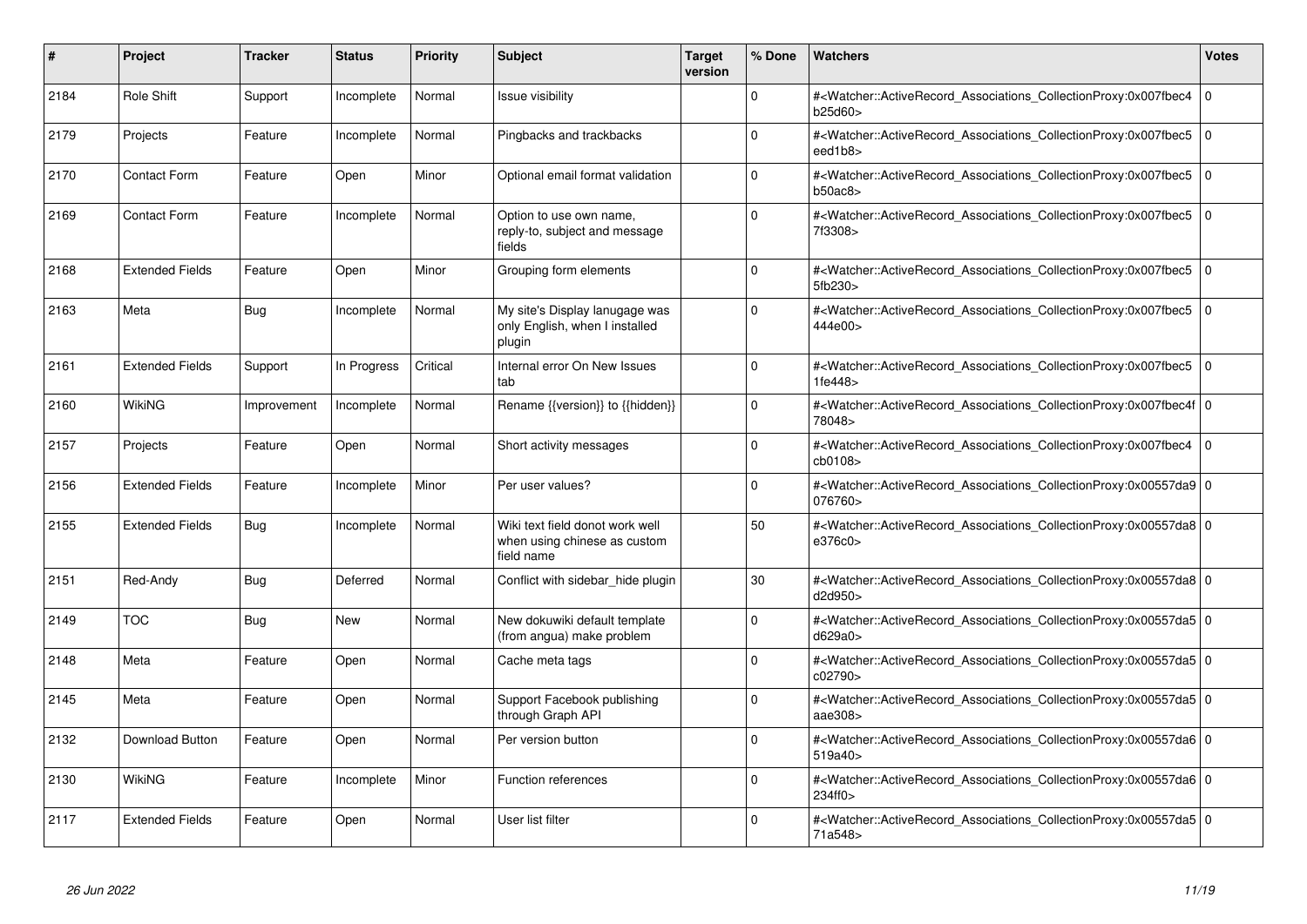| #    | Project                         | <b>Tracker</b> | <b>Status</b> | <b>Priority</b> | <b>Subject</b>                                                                                                           | <b>Target</b><br>version | % Done      | <b>Watchers</b>                                                                                                                                                 | <b>Votes</b>   |
|------|---------------------------------|----------------|---------------|-----------------|--------------------------------------------------------------------------------------------------------------------------|--------------------------|-------------|-----------------------------------------------------------------------------------------------------------------------------------------------------------------|----------------|
| 2114 | <b>Extended Fields</b>          | Feature        | Open          | Normal          | LDAP attributes for user custom<br>fields                                                                                |                          | $\mathbf 0$ | # <watcher::activerecord_associations_collectionproxy:0x00557da5 0<br="">18d2d8&gt;</watcher::activerecord_associations_collectionproxy:0x00557da5>             |                |
| 2111 | <b>SCM Creator</b><br>(+Github) | Support        | Open          | Normal          | "Adding local repositories was<br>denied by the administrator"<br>message given when creating<br>SVN or Git repositories |                          | $\Omega$    | # <watcher::activerecord_associations_collectionproxy:0x007fbec0<br>365570&gt;</watcher::activerecord_associations_collectionproxy:0x007fbec0<br>               | $\overline{0}$ |
| 2108 | Projects                        | Bug            | Open          | Normal          | Weird export "button"                                                                                                    |                          | 0           | # <watcher::activerecord_associations_collectionproxy:0x007fbec1<br>7571f0&gt;</watcher::activerecord_associations_collectionproxy:0x007fbec1<br>               | $\overline{0}$ |
| 2107 | <b>Extended Fields</b>          | Support        | Open          | Normal          | WiKi formatting support to<br>custom field                                                                               |                          | $\Omega$    | # <watcher::activerecord_associations_collectionproxy:0x007fbec7 0<br=""  ="">757e60&gt;</watcher::activerecord_associations_collectionproxy:0x007fbec7>        |                |
| 2106 | Projects                        | Improvement    | Incomplete    | Minor           | Gravatar upload                                                                                                          |                          | 0           | # <watcher::activerecord_associations_collectionproxy:0x007fbec1<br>a21138&gt;</watcher::activerecord_associations_collectionproxy:0x007fbec1<br>               | l o            |
| 2105 | <b>SCM Creator</b><br>(+Github) | Feature        | Open          | Normal          | Integrate with existing scm<br>system                                                                                    |                          | $\mathbf 0$ | # <watcher::activerecord_associations_collectionproxy:0x007fbec1<br>4275c0&gt;</watcher::activerecord_associations_collectionproxy:0x007fbec1<br>               | l o            |
| 2103 | <b>Extended Fields</b>          | Feature        | Incomplete    | Minor           | Support multiple for Project                                                                                             |                          | 0           | # <watcher::activerecord_associations_collectionproxy:0x007fbec1<br>c052b0</watcher::activerecord_associations_collectionproxy:0x007fbec1<br>                   | $\overline{0}$ |
| 2099 | <b>Extended Fields</b>          | Feature        | Incomplete    | Normal          | Create a custom field of type<br>'Category'                                                                              |                          | 0           | # <watcher::activerecord_associations_collectionproxy:0x007fbec1<br>70c5b0&gt;</watcher::activerecord_associations_collectionproxy:0x007fbec1<br>               | $\overline{0}$ |
| 2093 | <b>Extended Fields</b>          | Feature        | Incomplete    | Normal          | Extended columns using<br>custom queries                                                                                 |                          | 0           | # <watcher::activerecord_associations_collectionproxy:0x007fbec0 0<br="">4c56e0&gt;</watcher::activerecord_associations_collectionproxy:0x007fbec0>             |                |
| 2092 | <b>Extended Fields</b>          | Feature        | Incomplete    | Normal          | Users-to-issues custom fields<br>auto-fill                                                                               |                          | 0           | # <watcher::activerecord_associations_collectionproxy:0x007fbec1f 0<br=""  ="">dda68</watcher::activerecord_associations_collectionproxy:0x007fbec1f>           |                |
| 2086 | Projects                        | Improvement    | Incomplete    | Minor           | Latest stable version                                                                                                    |                          | 0           | # <watcher::activerecord_associations_collectionproxy:0x007fbec1<br>5df6b0</watcher::activerecord_associations_collectionproxy:0x007fbec1<br>                   | $\overline{0}$ |
| 2085 | <b>WikiNG</b>                   | Feature        | Open          | Normal          | <b>Twitter status</b>                                                                                                    |                          | 0           | # <watcher::activerecord_associations_collectionproxy:0x007fbec1f 0<br=""  ="">f3610 &gt;</watcher::activerecord_associations_collectionproxy:0x007fbec1f>      |                |
| 2080 | Projects                        | Enhancement    | <b>New</b>    | Normal          | Turkish translation                                                                                                      |                          | 0           | # <watcher::activerecord_associations_collectionproxy:0x007fbec1<br>160e18&gt;</watcher::activerecord_associations_collectionproxy:0x007fbec1<br>               | $\overline{0}$ |
| 2079 | WikiNG                          | Feature        | Incomplete    | Normal          | Message to everyone in a<br>project                                                                                      |                          | 0           | # <watcher::activerecord_associations_collectionproxy:0x007fbec7f 0<br="">bc880<sub>&gt;</sub></watcher::activerecord_associations_collectionproxy:0x007fbec7f> |                |
| 2076 | <b>WikiNG</b>                   | Feature        | Open          | Insignificant   | <b>HTML Color preview</b>                                                                                                |                          | 0           | # <watcher::activerecord_associations_collectionproxy:0x007fbec0 0<br="">44f738&gt;</watcher::activerecord_associations_collectionproxy:0x007fbec0>             |                |
| 2054 | Like Button                     | Feature        | Open          | Normal          | Add URL setting                                                                                                          |                          | 0           | # <watcher::activerecord_associations_collectionproxy:0x007fbec1 0<br=""  ="">3ae800&gt;</watcher::activerecord_associations_collectionproxy:0x007fbec1>        |                |
| 2037 | Projects                        | Improvement    | Open          | Minor           | Completeness bars on start<br>page                                                                                       |                          | 0           | # <watcher::activerecord_associations_collectionproxy:0x007fbec1 0<br=""  ="">5d1178&gt;</watcher::activerecord_associations_collectionproxy:0x007fbec1>        |                |
| 2036 | Projects                        | Enhancement    | Open          | Minor           | Global news                                                                                                              |                          | $\mathbf 0$ | # <watcher::activerecord 0<br="" associations="" collectionproxy:0x007fbec7f="">118e0</watcher::activerecord>                                                   |                |
| 2032 | Projects                        | Improvement    | Open          | Minor           | Quick way to submit Orangutan<br>omission                                                                                |                          | 0           | # <watcher::activerecord_associations_collectionproxy:0x007fbec1 0<br="">0592b8&gt;</watcher::activerecord_associations_collectionproxy:0x007fbec1>             |                |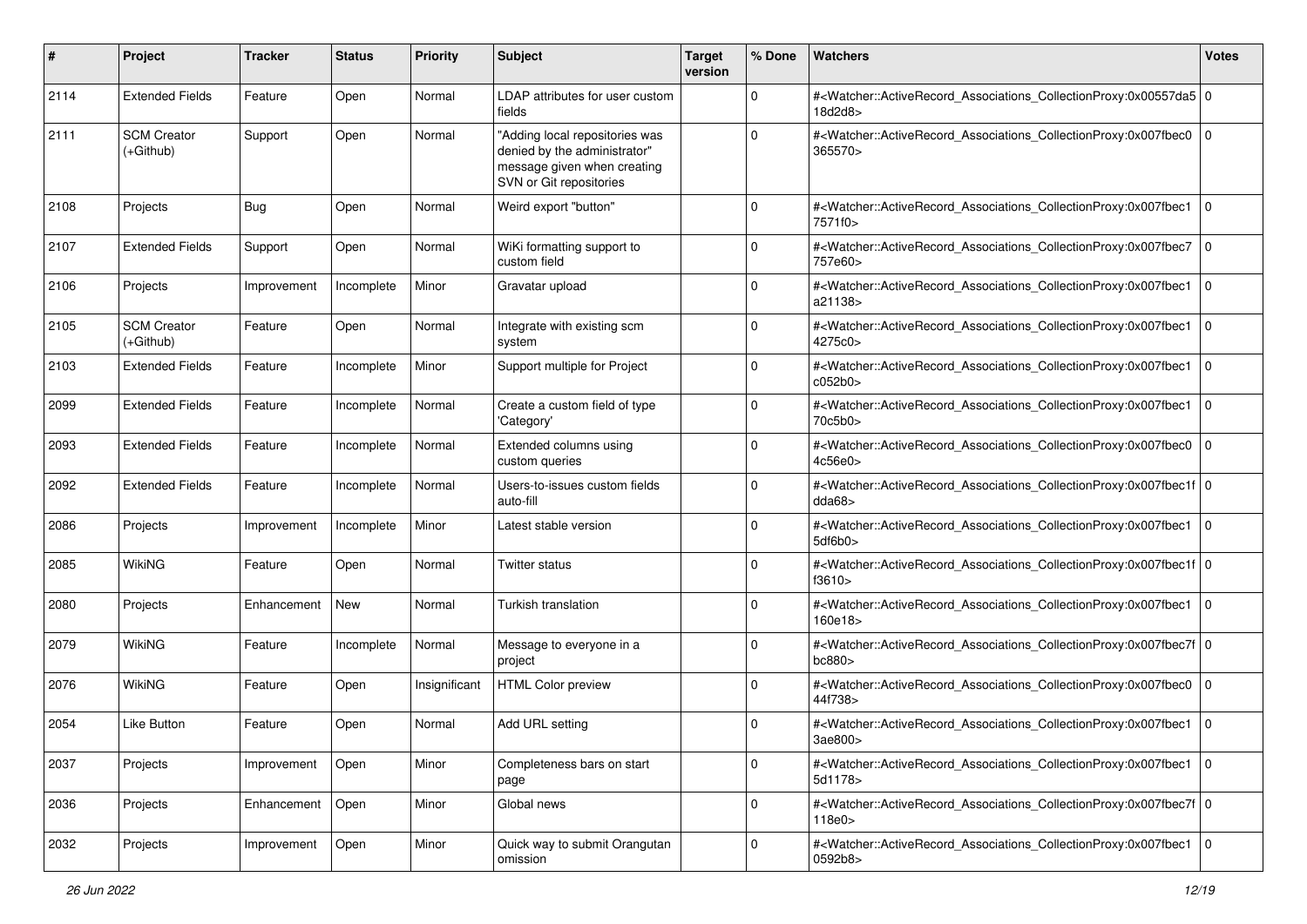| $\vert$ # | Project                | <b>Tracker</b> | <b>Status</b>         | <b>Priority</b> | <b>Subject</b>                          | <b>Target</b><br>version | % Done      | <b>Watchers</b>                                                                                                                                           | <b>Votes</b> |
|-----------|------------------------|----------------|-----------------------|-----------------|-----------------------------------------|--------------------------|-------------|-----------------------------------------------------------------------------------------------------------------------------------------------------------|--------------|
| 2031      | Projects               | Improvement    | Open                  | Minor           | News sidebar                            |                          | $\Omega$    | # <watcher::activerecord associations="" collectionproxy:0x007fbec0<br="">92b518&gt;</watcher::activerecord>                                              | $\mathbf 0$  |
| 2028      | <b>Extended Fields</b> | Feature        | Incomplete            | Normal          | make fields final option                |                          | $\Omega$    | # <watcher::activerecord_associations_collectionproxy:0x007fbec0  <br="">551b68&gt;</watcher::activerecord_associations_collectionproxy:0x007fbec0>       | $\mathbf 0$  |
| 2026      | <b>Extended Fields</b> | Feature        | Open                  | Normal          | Sizing defaults for custom fields       |                          | $\Omega$    | # <watcher::activerecord_associations_collectionproxy:0x007fbec1f 0<br=""  ="">f5a00&gt;</watcher::activerecord_associations_collectionproxy:0x007fbec1f> |              |
| 2024      | OpenID Fix             | Patch          | Under<br>Verification | Normal          | Associate existing accounts by<br>email |                          | $\Omega$    | # <watcher::activerecord associations="" collectionproxy:0x007fbec0<br="">a70770&gt;</watcher::activerecord>                                              | $\mathbf 0$  |
| 2021      | Projects               | Improvement    | Incomplete            | Major           | Spam protect                            |                          | $\Omega$    | # <watcher::activerecord associations="" collectionproxy:0x007fbec1<br="">6c3770&gt;</watcher::activerecord>                                              | $\Omega$     |
| 2019      | <b>Extended Fields</b> | Feature        | Open                  | Normal          | Custom field type web service           |                          | $\Omega$    | # <watcher::activerecord associations="" collectionproxy:0x007fbec7<br="">d362a0</watcher::activerecord>                                                  | $\mathbf 0$  |
| 2013      | Role Shift             | Feature        | Incomplete            | Minor           | Resource shifts                         |                          | $\Omega$    | # <watcher::activerecord_associations_collectionproxy:0x007fbec0<br>1fb928&gt;</watcher::activerecord_associations_collectionproxy:0x007fbec0<br>         | $\Omega$     |
| 2011      | <b>Extended Fields</b> | Feature        | Incomplete            | Normal          | Custom field translations               |                          | $\Omega$    | # <watcher::activerecord associations="" collectionproxy:0x007fbec0<br="">2d25e0&gt;</watcher::activerecord>                                              | $\mathbf 0$  |
| 2007      | <b>Extended Fields</b> | Feature        | Incomplete            | Minor           | Projects listing sorting                |                          | $\Omega$    | # <watcher::activerecord_associations_collectionproxy:0x007fbec7<br>4afb40&gt;</watcher::activerecord_associations_collectionproxy:0x007fbec7<br>         | $\mathbf 0$  |
| 2006      | <b>Extended Fields</b> | Feature        | Incomplete            | Minor           | Users listing sorting                   |                          | $\Omega$    | # <watcher::activerecord_associations_collectionproxy:0x007fbec1<br>92fbf8</watcher::activerecord_associations_collectionproxy:0x007fbec1<br>             | $\Omega$     |
| 2005      | <b>Extended Fields</b> | Feature        | Incomplete            | Minor           | Paging for projects listing             |                          | $\Omega$    | # <watcher::activerecord associations="" collectionproxy:0x007fbec7<br="">dd43b0</watcher::activerecord>                                                  | l O          |
| 1999      | Sidebar Content        | Feature        | Incomplete            | Minor           | Project module                          |                          | $\Omega$    | # <watcher::activerecord associations="" collectionproxy:0x007fbec1<br="">23dbd8</watcher::activerecord>                                                  | $\Omega$     |
| 1997      | <b>Download Button</b> | Feature        | Open                  | Minor           | Project module                          |                          | $\Omega$    | # <watcher::activerecord 0<br="" associations="" collectionproxy:0x007fbec1f=""  ="">83518&gt;</watcher::activerecord>                                    |              |
| 1996      | <b>Author Box</b>      | Feature        | Incomplete            | Minor           | Project module                          |                          | $\mathbf 0$ | # <watcher::activerecord_associations_collectionproxy:0x007fbec0<br>22eee0&gt;</watcher::activerecord_associations_collectionproxy:0x007fbec0<br>         | $\mathbf 0$  |
| 1995      | <b>Extended Fields</b> | Feature        | Open                  | Normal          | Checklist                               |                          | $\Omega$    | # <watcher::activerecord_associations_collectionproxy:0x007fbec1<br>050438&gt;</watcher::activerecord_associations_collectionproxy:0x007fbec1<br>         | $\mathbf 0$  |
| 1994      | WikiNG                 | Enhancement    | Incomplete            | Normal          | Inline warnings, tips etc               |                          | $\Omega$    | # <watcher::activerecord associations="" collectionproxy:0x007fbec1<br="">2ef450&gt;</watcher::activerecord>                                              | $\mathbf 0$  |
| 1993      | Advertising            | Feature        | Open                  | Normal          | Which types of user                     |                          | $\Omega$    | # <watcher::activerecord associations="" collectionproxy:0x007fbec0<br="">6e9840&gt;</watcher::activerecord>                                              | $\Omega$     |
| 1989      | Projects               | Bug            | In Progress           | Normal          | Кирилиця в рекламі                      |                          | 90          | # <watcher::activerecord associations="" collectionproxy:0x007fbec0<br="">9d86f0&gt;</watcher::activerecord>                                              | $\mathbf 0$  |
| 1988      | Orangutan              | Improvement    | Incomplete            | Normal          | Multithreading                          |                          | $\Omega$    | # <watcher::activerecord associations="" collectionproxy:0x007fbec7<br="">846c18&gt;</watcher::activerecord>                                              | $\mathbf 0$  |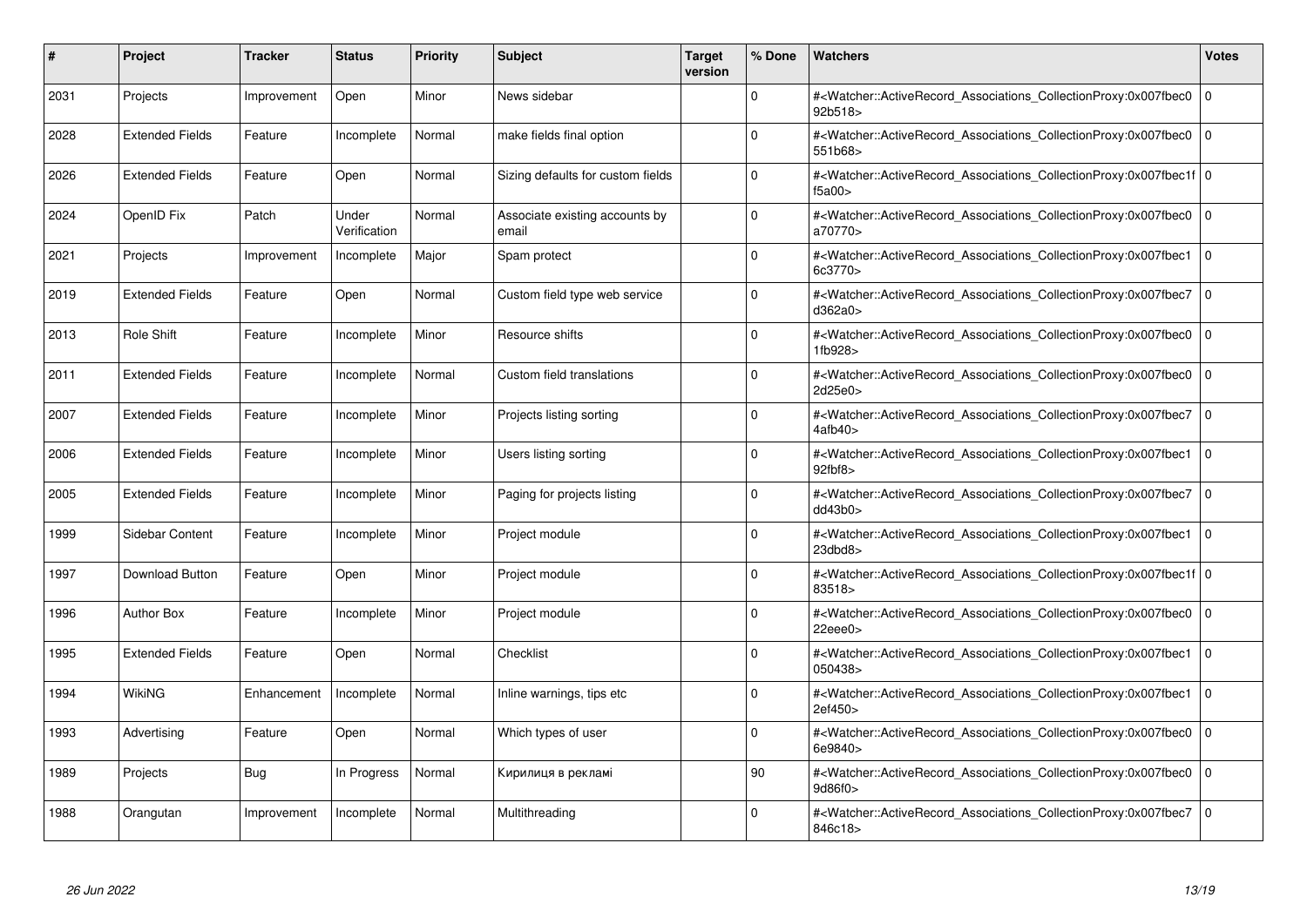| $\#$ | <b>Project</b>         | <b>Tracker</b> | <b>Status</b> | <b>Priority</b> | <b>Subject</b>                                                                           | <b>Target</b><br>version | % Done       | <b>Watchers</b>                                                                                                                                            | <b>Votes</b> |
|------|------------------------|----------------|---------------|-----------------|------------------------------------------------------------------------------------------|--------------------------|--------------|------------------------------------------------------------------------------------------------------------------------------------------------------------|--------------|
| 1987 | Projects               | Feature        | Incomplete    | Normal          | Attachment resize                                                                        |                          | $\Omega$     | # <watcher::activerecord associations="" collectionproxy:0x007fbec1<br="">3a91c0&gt;</watcher::activerecord>                                               | $\mathbf 0$  |
| 1985 | <b>Project Alias</b>   | Patch          | Deferred      | Normal          | Redmine.pm for Git supporting<br>project-aliases                                         |                          | $\Omega$     | # <watcher::activerecord_associations_collectionproxy:0x007fbec0<br>a51f28&gt;</watcher::activerecord_associations_collectionproxy:0x007fbec0<br>          | $\mathbf 0$  |
| 1984 | Subscription           | Feature        | Incomplete    | Minor           | Redirecting back after<br>registration/loginRedirecting<br>back after registration/login |                          | $\Omega$     | # <watcher::activerecord_associations_collectionproxy:0x007fbec1 0<br=""  ="">34b9a8</watcher::activerecord_associations_collectionproxy:0x007fbec1>       |              |
| 1983 | Role Shift             | Feature        | Open          | Major           | Default shifts                                                                           |                          | $\Omega$     | # <watcher::activerecord_associations_collectionproxy:0x007fbec1<br>b6e450&gt;</watcher::activerecord_associations_collectionproxy:0x007fbec1<br>          | $\mathbf 0$  |
| 1982 | <b>Role Shift</b>      | Feature        | Open          | Major           | Redmine.pm patch wanted                                                                  |                          | $\Omega$     | # <watcher::activerecord associations="" collectionproxy:0x007fbec1<br="">075dc8&gt;</watcher::activerecord>                                               | $\mathbf 0$  |
| 1970 | <b>Contact Form</b>    | Feature        | Open          | Minor           | Contact link                                                                             |                          | $\Omega$     | # <watcher::activerecord 0<br="" associations="" collectionproxy:0x007fbec7f=""  ="">d7248&gt;</watcher::activerecord>                                     |              |
| 1969 | Projects               | Improvement    | Open          | Normal          | Vote plugin                                                                              |                          | $\Omega$     | # <watcher::activerecord associations="" collectionproxy:0x007fbec1<br="">033680&gt;</watcher::activerecord>                                               | l 0          |
| 1963 | Projects               | Feature        | Open          | Minor           | Issues/messages count                                                                    |                          | $\Omega$     | # <watcher::activerecord associations="" collectionproxy:0x007fbec7<br="">d95f98&gt;</watcher::activerecord>                                               | $\mathbf 0$  |
| 1957 | Download Button        | Feature        | Incomplete    | Normal          | Plugin configuration                                                                     |                          | $\Omega$     | # <watcher::activerecord_associations_collectionproxy:0x007fbec7  <br="">309458&gt;</watcher::activerecord_associations_collectionproxy:0x007fbec7>        | $\Omega$     |
| 1956 | <b>Extended Fields</b> | Feature        | Incomplete    | Minor           | SIP link                                                                                 |                          | $\Omega$     | # <watcher::activerecord_associations_collectionproxy:0x007fbec6f 0<br=""  ="">ddd38</watcher::activerecord_associations_collectionproxy:0x007fbec6f>      |              |
| 1955 | <b>Extended Fields</b> | Feature        | Incomplete    | Normal          | FTP link                                                                                 |                          | $\Omega$     | # <watcher::activerecord associations="" collectionproxy:0x007fbec6<br="">cc2cc0</watcher::activerecord>                                                   | $\mathbf 0$  |
| 1954 | <b>Extended Fields</b> | Feature        | Incomplete    | Normal          | Mailto links                                                                             |                          | $\Omega$     | # <watcher::activerecord associations="" collectionproxy:0x007fbec7<br="">02f278&gt;</watcher::activerecord>                                               | $\mathbf 0$  |
| 1948 | Projects               | Feature        | Open          | Minor           | Testimonials / Used by                                                                   |                          | $\Omega$     | # <watcher::activerecord_associations_collectionproxy:0x007fbec6<br>aa<math>6a68</math></watcher::activerecord_associations_collectionproxy:0x007fbec6<br> | $\mathbf 0$  |
| 1947 | <b>Extended Fields</b> | Feature        | Open          | Normal          | Visible for admins only                                                                  |                          | $\mathbf{0}$ | # <watcher::activerecord_associations_collectionproxy:0x007fbec7<br>354548&gt;</watcher::activerecord_associations_collectionproxy:0x007fbec7<br>          | $\mathbf 0$  |
| 1943 | <b>Author Box</b>      | Feature        | Deferred      | Normal          | Author box layout change plan                                                            |                          | $\mathbf 0$  | # <watcher::activerecord_associations_collectionproxy:0x007fbec7<br>258ef0&gt;</watcher::activerecord_associations_collectionproxy:0x007fbec7<br>          | $\mathbf 0$  |
| 1942 | WikiNG                 | Feature        | Incomplete    | Minor           | Support for target in links                                                              |                          | $\Omega$     | # <watcher::activerecord_associations_collectionproxy:0x007fbec7<br>13c828&gt;</watcher::activerecord_associations_collectionproxy:0x007fbec7<br>          | $\Omega$     |
| 1921 | Orangutan              | Enhancement    | Open          | Minor           | <b>RSS monkey</b>                                                                        |                          | $\Omega$     | # <watcher::activerecord 0<br="" associations="" collectionproxy:0x007fbec6f=""  ="">e7428&gt;</watcher::activerecord>                                     |              |
| 1919 | <b>Extended Fields</b> | Feature        | Incomplete    | Normal          | Extend Link extended field                                                               |                          | $\Omega$     | # <watcher::activerecord_associations_collectionproxy:0x007fbec6<br>ce2048&gt;</watcher::activerecord_associations_collectionproxy:0x007fbec6<br>          | $\mathbf 0$  |
| 1915 | Red-Andy               | Feature        | Incomplete    | Normal          | TOC items box should move as<br>we click on the item                                     |                          | $\Omega$     | # <watcher::activerecord_associations_collectionproxy:0x007fbec6<br>b16cf0</watcher::activerecord_associations_collectionproxy:0x007fbec6<br>              | $\Omega$     |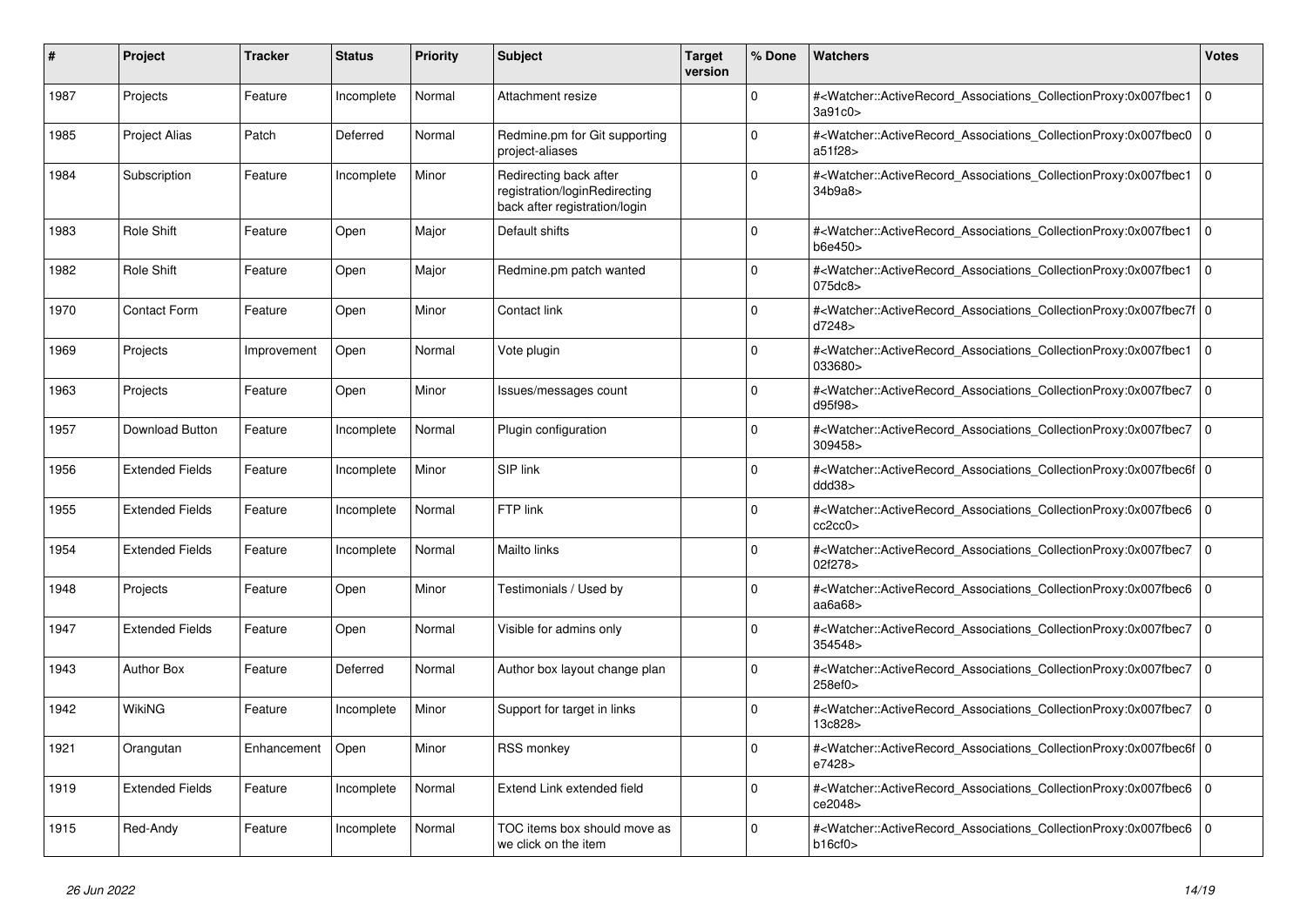| #    | Project                         | Tracker     | <b>Status</b> | <b>Priority</b> | <b>Subject</b>                               | <b>Target</b><br>version | % Done      | <b>Watchers</b>                                                                                                                                           | <b>Votes</b> |
|------|---------------------------------|-------------|---------------|-----------------|----------------------------------------------|--------------------------|-------------|-----------------------------------------------------------------------------------------------------------------------------------------------------------|--------------|
| 1913 | WikiNG                          | Enhancement | Incomplete    | Minor           | External Debian/Ubuntu bugs                  |                          | $\Omega$    | # <watcher::activerecord_associations_collectionproxy:0x007fbec6<br>98eb58&gt;</watcher::activerecord_associations_collectionproxy:0x007fbec6<br>         | $\mathbf 0$  |
| 1910 | Projects                        | Support     | Open          | Major           | Users verification                           |                          | $\Omega$    | # <watcher::activerecord 0<br="" associations="" collectionproxy:0x007fbec6=""  ="">86a678&gt;</watcher::activerecord>                                    |              |
| 1909 | Orangutan                       | Enhancement | Incomplete    | Minor           | Orangutan::Kayako                            |                          | $\Omega$    | # <watcher::activerecord associations="" collectionproxy:0x007fbec6<br="">7258f8&gt;</watcher::activerecord>                                              | $\mathbf 0$  |
| 1905 | Orangutan                       | Feature     | Open          | Normal          | SCM monkey                                   |                          | $\Omega$    | # <watcher::activerecord_associations_collectionproxy:0x007fbec6 0<br=""  ="">496f88&gt;</watcher::activerecord_associations_collectionproxy:0x007fbec6>  |              |
| 1902 | Meta                            | Feature     | Incomplete    | Normal          | Consider clear html and light<br>mode        |                          | $\Omega$    | # <watcher::activerecord associations="" collectionproxy:0x007fbec6<br="">14e4c0&gt;</watcher::activerecord>                                              | $\mathbf 0$  |
| 1900 | WikiNG                          | Feature     | Incomplete    | Minor           | Singe bracket smiley                         |                          | $\Omega$    | # <watcher::activerecord associations="" collectionproxy:0x007fbec5<br="">d9cd18</watcher::activerecord>                                                  | $\mathbf 0$  |
| 1899 | <b>WikiNG</b>                   | Improvement | Incomplete    | Minor           | Ignore conditions on preview                 |                          | $\Omega$    | # <watcher::activerecord_associations_collectionproxy:0x007fbec5<br>9ec150&gt;</watcher::activerecord_associations_collectionproxy:0x007fbec5<br>         | $\mathbf 0$  |
| 1893 | Orangutan                       | Enhancement | Open          | Minor           | Twitter monkey                               |                          | $\Omega$    | # <watcher::activerecord associations="" collectionproxy:0x007fbec5<br="">121520&gt;</watcher::activerecord>                                              | $\mathbf 0$  |
| 1891 | Projects                        | Improvement | Open          | Normal          | Add BASH & Perl CodeRay<br>scanners          |                          | $\Omega$    | # <watcher::activerecord associations="" collectionproxy:0x007fbec5<br="">595778&gt;</watcher::activerecord>                                              | $\mathbf 0$  |
| 1888 | Orangutan::Redmin<br>e          | Feature     | Open          | Normal          | Reuse past tasks                             |                          | $\Omega$    | # <watcher::activerecord associations="" collectionproxy:0x007fbec5<br="">3bd040&gt;</watcher::activerecord>                                              | $\mathbf 0$  |
| 1884 | <b>Extended Fields</b>          | Feature     | Incomplete    | Normal          | Multiselect                                  |                          | $\Omega$    | # <watcher::activerecord_associations_collectionproxy:0x007fbec5  <br="">1beb68&gt;</watcher::activerecord_associations_collectionproxy:0x007fbec5>       | $\mathbf 0$  |
| 1882 | <b>Extended Fields</b>          | Feature     | Incomplete    | Normal          | Wiki toolbar for Wiki text                   |                          | $\Omega$    | # <watcher::activerecord_associations_collectionproxy:0x007fbec4f 0<br=""  ="">78110&gt;</watcher::activerecord_associations_collectionproxy:0x007fbec4f> |              |
| 1881 | <b>Extended Fields</b>          | Feature     | Open          | Insignificant   | Support wiki toolbar for "Default"<br>value" |                          | $\Omega$    | # <watcher::activerecord 0<br="" associations="" collectionproxy:0x007fbec4=""  ="">cb2b10</watcher::activerecord>                                        |              |
| 1878 | <b>SCM Creator</b><br>(+Github) | Support     | Deferred      | Normal          | Don't create bare GIt repository             |                          | $\mathbf 0$ | # <watcher::activerecord_associations_collectionproxy:0x00557da9 0<br=""  ="">041998&gt;</watcher::activerecord_associations_collectionproxy:0x00557da9>  |              |
| 1868 | Projects                        | Feature     | Reopened      | Minor           | Author in Google search results              |                          | 80          | # <watcher::activerecord_associations_collectionproxy:0x00557da8 0<br=""  ="">e10fc0</watcher::activerecord_associations_collectionproxy:0x00557da8>      |              |
| 1867 | Projects                        | Feature     | Incomplete    | Minor           | Textile draft                                |                          | $\Omega$    | # <watcher::activerecord 0<br="" associations="" collectionproxy:0x00557da8=""  ="">d36690&gt;</watcher::activerecord>                                    |              |
| 1858 | <b>SCM Creator</b><br>(+Github) | Feature     | Open          | Normal          | New Wiki/Textile macro                       |                          | $\Omega$    | # <watcher::activerecord 0<br="" associations="" collectionproxy:0x00557da5=""  ="">atca30&gt;</watcher::activerecord>                                    |              |
| 1853 | Projects                        | Support     | Open          | Normal          | Customizer                                   |                          | $\Omega$    | # <watcher::activerecord_associations_collectionproxy:0x00557da5 0<br=""  ="">c34060&gt;</watcher::activerecord_associations_collectionproxy:0x00557da5>  |              |
| 1837 | Projects                        | Feature     | Open          | Insignificant   | Andriy is now working on                     |                          | $\Omega$    | # <watcher::activerecord_associations_collectionproxy:0x00557da5 0<br=""  ="">af0f28</watcher::activerecord_associations_collectionproxy:0x00557da5>      |              |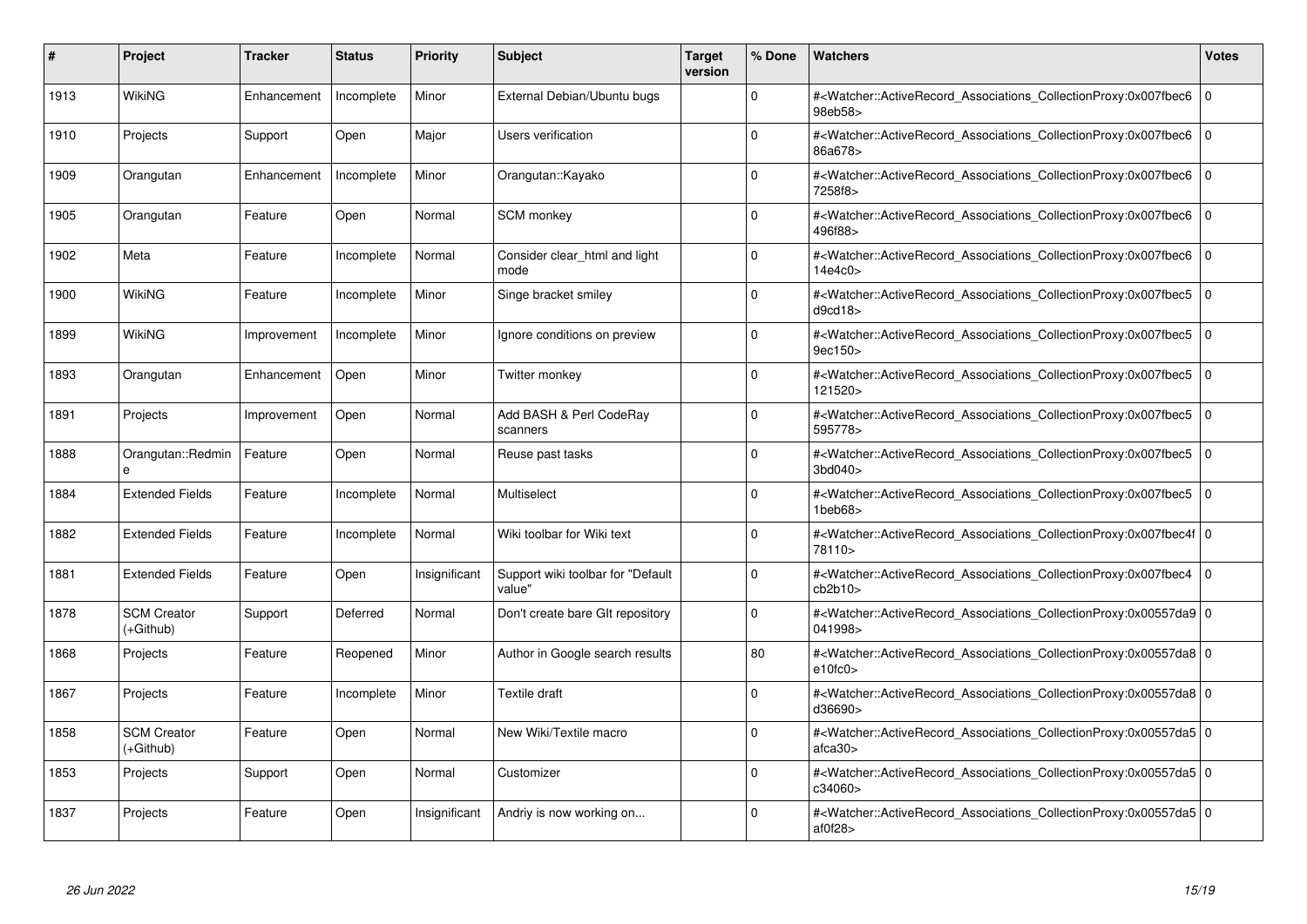| $\vert$ # | <b>Project</b>                  | <b>Tracker</b> | <b>Status</b> | <b>Priority</b> | <b>Subject</b>                                          | <b>Target</b><br>version | % Done      | Watchers                                                                                                                                                 | <b>Votes</b>   |
|-----------|---------------------------------|----------------|---------------|-----------------|---------------------------------------------------------|--------------------------|-------------|----------------------------------------------------------------------------------------------------------------------------------------------------------|----------------|
| 1831      | Projects                        | Feature        | Incomplete    | Minor           | Automatically include mail<br>conversations             |                          | $\Omega$    | # <watcher::activerecord 0<br="" associations="" collectionproxy:0x00557da6=""  ="">599920&gt;</watcher::activerecord>                                   |                |
| 1829      | Projects                        | Feature        | Open          | Normal          | A project generator from<br>templates                   |                          | 0           | # <watcher::activerecord_associations_collectionproxy:0x00557da6 0<br=""  ="">2552f0&gt;</watcher::activerecord_associations_collectionproxy:0x00557da6> |                |
| 1828      | <b>Contact Form</b>             | Support        | Deferred      | Normal          | Incorrect from/reply to address<br>used in sent email   |                          | 40          | # <watcher::activerecord_associations_collectionproxy:0x00557da5 0<br=""  ="">704ef0&gt;</watcher::activerecord_associations_collectionproxy:0x00557da5> |                |
| 1804      | Projects                        | Feature        | Incomplete    | Insignificant   | Arrows (or similar solution) for<br>project menu        |                          | $\Omega$    | # <watcher::activerecord 0<br="" associations="" collectionproxy:0x00557da4=""  ="">afe548</watcher::activerecord>                                       |                |
| 1799      | Projects                        | Bug            | Open          | Normal          | Thumbnail overflows issues on<br>overview page          |                          | $\mathbf 0$ | # <watcher::activerecord_associations_collectionproxy:0x007fbec0<br>b31290&gt;</watcher::activerecord_associations_collectionproxy:0x007fbec0<br>        | $\mathbf 0$    |
| 1796      | Projects                        | Feature        | Open          | Normal          | <b>Translations helper</b>                              |                          | $\Omega$    | # <watcher::activerecord associations="" collectionproxy:0x007fbec1<br="">b90848&gt;</watcher::activerecord>                                             | 0              |
| 1790      | Projects                        | Feature        | Open          | Normal          | Rotate logs                                             |                          | $\Omega$    | # <watcher::activerecord_associations_collectionproxy:0x007fbec7<br>eee368&gt;</watcher::activerecord_associations_collectionproxy:0x007fbec7<br>        | $\overline{0}$ |
| 1784      | Hooks Manager                   | Feature        | Open          | Normal          | Support per-project Ads                                 |                          | $\Omega$    | # <watcher::activerecord_associations_collectionproxy:0x007fbec1<br>539210&gt;</watcher::activerecord_associations_collectionproxy:0x007fbec1<br>        | $\overline{0}$ |
| 1783      | Projects                        | Bug            | Open          | Normal          | Weird logouts                                           |                          | $\Omega$    | # <watcher::activerecord_associations_collectionproxy:0x007fbec7<br>ef0be0&gt;</watcher::activerecord_associations_collectionproxy:0x007fbec7<br>        | 0              |
| 1763      | <b>SCM Creator</b><br>(+Github) | Bug            | Open          | Normal          | "Create repository" button<br>hiding is too restrictive |                          | $\Omega$    | # <watcher::activerecord associations="" collectionproxy:0x007fbec7<br="">aa70e8&gt;</watcher::activerecord>                                             | 0              |
| 1757      | <b>SCM Creator</b><br>(+Github) | Feature        | Incomplete    | Insignificant   | Allow subdirectories                                    |                          | $\mathbf 0$ | # <watcher::activerecord_associations_collectionproxy:0x007fbec1<br>a86948&gt;</watcher::activerecord_associations_collectionproxy:0x007fbec1<br>        | 0              |
| 1751      | Hooks Manager                   | Feature        | Incomplete    | Minor           | Support URL regexps to limit<br>pages                   |                          | $\Omega$    | # <watcher::activerecord_associations_collectionproxy:0x007fbec7<br>851690&gt;</watcher::activerecord_associations_collectionproxy:0x007fbec7<br>        | $\overline{0}$ |
| 1747      | Projects                        | Feature        | Open          | Major           | Some kind of site usage plugin                          |                          | $\Omega$    | # <watcher::activerecord_associations_collectionproxy:0x007fbec1<br>066fd0&gt;</watcher::activerecord_associations_collectionproxy:0x007fbec1<br>        | $\overline{0}$ |
| 1736      | CD-Index                        | Feature        | Open          | Normal          | Command-line options and<br>environmental variables     |                          | $\Omega$    | # <watcher::activerecord_associations_collectionproxy:0x007fbec0<br>8d5618&gt;</watcher::activerecord_associations_collectionproxy:0x007fbec0<br>        | $\overline{0}$ |
| 1735      | <b>TOC</b>                      | Bug            | Incomplete    | Normal          | Broken in new DokuWiki?                                 |                          | $\Omega$    | # <watcher::activerecord associations="" collectionproxy:0x007fbec1<br="">21a7a0&gt;</watcher::activerecord>                                             | 0              |
| 1733      | CD-Index                        | Feature        | Open          | Normal          | Put more info about the media<br>into header            |                          | $\Omega$    | # <watcher::activerecord associations="" collectionproxy:0x007fbec1<br="">622230&gt;</watcher::activerecord>                                             | 0              |
| 1731      | CD-Index                        | Bug            | Incomplete    | Normal          | Libarchive<br>archive read symlink returns<br>garbage   |                          | $\Omega$    | # <watcher::activerecord_associations_collectionproxy:0x007fbec1<br>9a6280&gt;</watcher::activerecord_associations_collectionproxy:0x007fbec1<br>        | $\overline{0}$ |
| 1729      | CD-Index                        | <b>Bug</b>     | Incomplete    | Normal          | Segfault in libarchive when<br>working with large ISO   |                          | $\Omega$    | # <watcher::activerecord_associations_collectionproxy:0x007fbec0<br>481b48&gt;</watcher::activerecord_associations_collectionproxy:0x007fbec0<br>        | 0              |
| 1723      | CD-Index                        | Feature        | Open          | Normal          | PHP module                                              |                          | $\Omega$    | # <watcher::activerecord_associations_collectionproxy:0x007fbec1<br>ee2140&gt;</watcher::activerecord_associations_collectionproxy:0x007fbec1<br>        | $\overline{0}$ |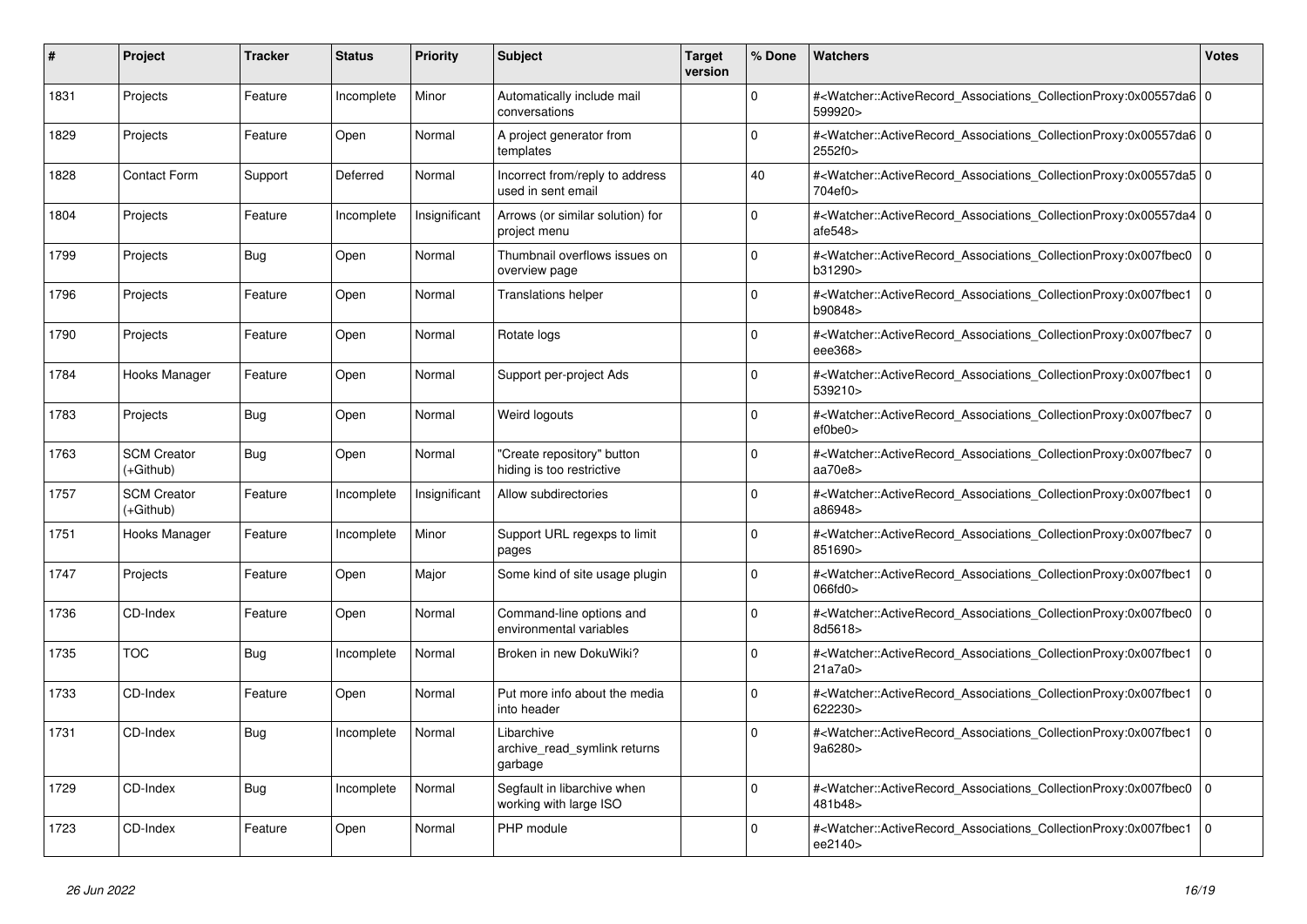| #    | <b>Project</b>         | Tracker     | <b>Status</b> | <b>Priority</b> | <b>Subject</b>                                                      | <b>Target</b><br>version | % Done   | <b>Watchers</b>                                                                                                                                          | <b>Votes</b> |
|------|------------------------|-------------|---------------|-----------------|---------------------------------------------------------------------|--------------------------|----------|----------------------------------------------------------------------------------------------------------------------------------------------------------|--------------|
| 1722 | CD-Index               | Feature     | Open          | Major           | Separate common code into<br>library                                |                          | $\Omega$ | # <watcher::activerecord_associations_collectionproxy:0x007fbec1<br>8406e8&gt;</watcher::activerecord_associations_collectionproxy:0x007fbec1<br>        | $\mathbf 0$  |
| 1721 | CD-Index               | Feature     | Open          | Minor           | Man page for cdfind                                                 |                          | $\Omega$ | # <watcher::activerecord associations="" collectionproxy:0x007fbec1<br="">012160&gt;</watcher::activerecord>                                             | $\Omega$     |
| 1720 | CD-Index               | Feature     | Open          | Minor           | Man page for cdindex                                                |                          | $\Omega$ | # <watcher::activerecord_associations_collectionproxy:0x007fbec0 0<br="">70fba8</watcher::activerecord_associations_collectionproxy:0x007fbec0>          |              |
| 1716 | Projects               | Feature     | In Progress   | Normal          | Orangutan video/chat demo                                           |                          | 10       | # <watcher::activerecord_associations_collectionproxy:0x007fbec0<br>ef78c0</watcher::activerecord_associations_collectionproxy:0x007fbec0<br>            | $\mathbf 0$  |
| 1687 | Meta                   | Feature     | Open          | Normal          | Global Meta tags, Meta tags per<br>project and per page             |                          | $\Omega$ | # <watcher::activerecord_associations_collectionproxy:0x007fbec7f 0<br=""  ="">5d8d0</watcher::activerecord_associations_collectionproxy:0x007fbec7f>    |              |
| 1680 | Orangutan::Redmin      | Bug         | Open          | Normal          | Cancelling Comment context                                          |                          | $\Omega$ | # <watcher::activerecord_associations_collectionproxy:0x007fbec1 0<br=""  ="">bfed48</watcher::activerecord_associations_collectionproxy:0x007fbec1>     |              |
| 1638 | Orangutan              | Feature     | Open          | Major           | Orangutan bug reporting                                             |                          | $\Omega$ | # <watcher::activerecord_associations_collectionproxy:0x007fbec0<br>2cc758&gt;</watcher::activerecord_associations_collectionproxy:0x007fbec0<br>        | $\mathbf 0$  |
| 1624 | Orangutan              | Enhancement | Open          | Normal          | ChiliProject support                                                |                          | $\Omega$ | # <watcher::activerecord_associations_collectionproxy:0x007fbec1<br>e73588&gt;</watcher::activerecord_associations_collectionproxy:0x007fbec1<br>        | $\mathbf 0$  |
| 1622 | Orangutan::Redmin<br>e | Improvement | Incomplete    | Normal          | Support rest_hours column                                           |                          | $\Omega$ | # <watcher::activerecord_associations_collectionproxy:0x007fbec0 0<br=""  ="">16e6b8&gt;</watcher::activerecord_associations_collectionproxy:0x007fbec0> |              |
| 1614 | Orangutan              | Feature     | Open          | Minor           | <b>AIML</b>                                                         |                          | $\Omega$ | # <watcher::activerecord associations="" collectionproxy:0x007fbec0<br="">5e8b80&gt;</watcher::activerecord>                                             | $\mathbf 0$  |
| 1577 | Orangutan              | Feature     | Open          | Minor           | Roster suggestions                                                  |                          | $\Omega$ | # <watcher::activerecord_associations_collectionproxy:0x007fbec0<br>678de8&gt;</watcher::activerecord_associations_collectionproxy:0x007fbec0<br>        | $\mathbf 0$  |
| 1466 | Orangutan::Redmin      | Improvement | Open          | Normal          | Hyperlinks in notifications                                         |                          | $\Omega$ | # <watcher::activerecord associations="" collectionproxy:0x007fbec1<br="">3b9f98</watcher::activerecord>                                                 | $\Omega$     |
| 1465 | Orangutan              | Enhancement | Open          | Minor           | Pagination                                                          |                          | $\Omega$ | # <watcher::activerecord_associations_collectionproxy:0x007fbec0<br>d37508&gt;</watcher::activerecord_associations_collectionproxy:0x007fbec0<br>        | $\Omega$     |
| 1337 | Orangutan::Redmin<br>e | Feature     | Incomplete    | Minor           | Automatic time tracking                                             |                          | $\Omega$ | # <watcher::activerecord_associations_collectionproxy:0x007fbec1<br>b23d88&gt;</watcher::activerecord_associations_collectionproxy:0x007fbec1<br>        | $\mathbf 0$  |
| 1298 | Orangutan              | Improvement | Open          | Normal          | Context help for some<br>Orangutan messages                         |                          | $\Omega$ | # <watcher::activerecord_associations_collectionproxy:0x007fbec0 0<br=""  ="">ec45b0</watcher::activerecord_associations_collectionproxy:0x007fbec0>     |              |
| 1159 | Orangutan::Redmin      | Improvement | Open          | Minor           | Support using numbers for<br>project list                           |                          | $\Omega$ | # <watcher::activerecord_associations_collectionproxy:0x007fbec0<br>b19f00&gt;</watcher::activerecord_associations_collectionproxy:0x007fbec0<br>        | $\mathbf 0$  |
| 1107 | Orangutan::Redmin<br>e | Improvement | Open          | Minor           | Change default<br>project/issue/activity if no task is<br>available |                          | $\Omega$ | # <watcher::activerecord_associations_collectionproxy:0x007fbec0<br>22d298&gt;</watcher::activerecord_associations_collectionproxy:0x007fbec0<br>        | $\mathbf 0$  |
| 1104 | Orangutan::Redmin<br>e | Feature     | Incomplete    | Minor           | Automatic overtime tracking                                         |                          | $\Omega$ | # <watcher::activerecord 0<br="" associations="" collectionproxy:0x007fbec1=""  ="">cde010</watcher::activerecord>                                       |              |
| 1038 | Orangutan::Redmin<br>e | Improvement | Open          | Minor           | More flexible syntax for adding<br>past tasks/entries               |                          | $\Omega$ | # <watcher::activerecord_associations_collectionproxy:0x007fbec0<br>1821e0&gt;</watcher::activerecord_associations_collectionproxy:0x007fbec0<br>        | $\mathbf 0$  |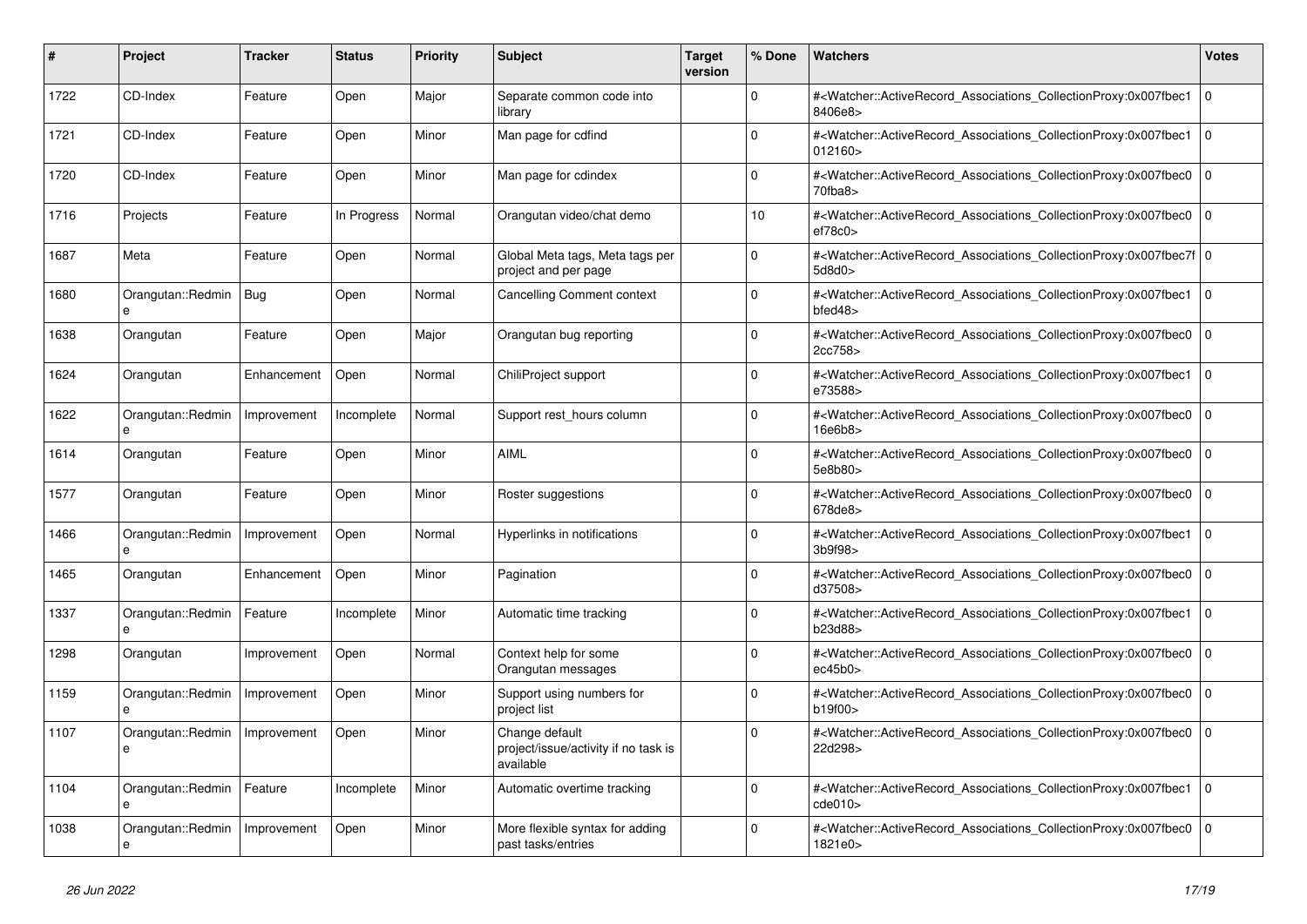| #    | Project                           | Tracker     | <b>Status</b> | <b>Priority</b> | <b>Subject</b>                                                                     | <b>Target</b><br>version | % Done      | Watchers                                                                                                                                                     | <b>Votes</b>   |
|------|-----------------------------------|-------------|---------------|-----------------|------------------------------------------------------------------------------------|--------------------------|-------------|--------------------------------------------------------------------------------------------------------------------------------------------------------------|----------------|
| 1022 | Orangutan::Redmin<br>e            | Feature     | Incomplete    | Minor           | Changing issue status<br>depending on user presence                                |                          | $\mathbf 0$ | # <watcher::activerecord_associations_collectionproxy:0x007fbec1f 0<br=""  ="">99c28&gt;</watcher::activerecord_associations_collectionproxy:0x007fbec1f>    |                |
| 984  | Orangutan                         | Feature     | Open          | Minor           | Survey context                                                                     |                          | $\mathbf 0$ | # <watcher::activerecord_associations_collectionproxy:0x007fbec6 0<br="">d873b8&gt;</watcher::activerecord_associations_collectionproxy:0x007fbec6>          |                |
| 941  | Orangutan                         | Feature     | Open          | Minor           | Support Google calendar                                                            |                          | $\mathbf 0$ | # <watcher::activerecord_associations_collectionproxy:0x007fbec1<br>1c71e0</watcher::activerecord_associations_collectionproxy:0x007fbec1<br>                | l o            |
| 936  | Orangutan                         | Improvement | In Progress   | Normal          | Documentation                                                                      |                          | 30          | # <watcher::activerecord_associations_collectionproxy:0x007fbec0<br>0dc5b0<sub>&gt;</sub></watcher::activerecord_associations_collectionproxy:0x007fbec0<br> | $\mathbf 0$    |
| 935  | Orangutan                         | Feature     | Open          | Minor           | Invalid keyboard layout<br>translator                                              |                          | $\mathbf 0$ | # <watcher::activerecord_associations_collectionproxy:0x007fbec1<br>890710&gt;</watcher::activerecord_associations_collectionproxy:0x007fbec1<br>            | $\overline{0}$ |
| 892  | Orangutan                         | Feature     | Open          | Minor           | Tip of the day / Did you know<br>that?                                             |                          | $\Omega$    | # <watcher::activerecord_associations_collectionproxy:0x007fbec0<br>433b28&gt;</watcher::activerecord_associations_collectionproxy:0x007fbec0<br>            | $\Omega$       |
| 863  | Orangutan                         | Feature     | Open          | Minor           | Personal TODO list                                                                 |                          | $\mathbf 0$ | # <watcher::activerecord_associations_collectionproxy:0x007fbec1<br>775358&gt;</watcher::activerecord_associations_collectionproxy:0x007fbec1<br>            | l 0            |
| 215  | Orangutan::Redmin<br>e            | Enhancement | Incomplete    | Minor           | Support issue subject as an<br>answer to the issue questions                       |                          | $\mathbf 0$ | # <watcher::activerecord_associations_collectionproxy:0x007fbec0<br>9471a0&gt;</watcher::activerecord_associations_collectionproxy:0x007fbec0<br>            | $\Omega$       |
| 20   | Orangutan::Redmin<br>e            | Feature     | Open          | Minor           | Let user specify what he did<br>during a break                                     |                          | $\mathbf 0$ | # <watcher::activerecord_associations_collectionproxy:0x007fbec1<br>99e508&gt;</watcher::activerecord_associations_collectionproxy:0x007fbec1<br>            | l o            |
| 2242 | <b>Extended Fields</b>            | Bug         | Incomplete    | Normal          | Message "invalid statement:<br>STR_TO_DATE" when using<br>MS SQL                   |                          | 30          | # <watcher::activerecord_associations_collectionproxy:0x007fbec0<br>36dae0&gt;</watcher::activerecord_associations_collectionproxy:0x007fbec0<br>            |                |
| 2201 | <b>SCM Creator</b><br>$(+Github)$ | Feature     | Incomplete    | Normal          | Add feature auto create struct<br>directory for svn                                |                          | $\Omega$    | # <watcher::activerecord_associations_collectionproxy:0x007fbec7<br>2bad58</watcher::activerecord_associations_collectionproxy:0x007fbec7<br>                |                |
| 2088 | WikiNG                            | Enhancement | Open          | Normal          | Add WikiNG buttons<br>everywhere to the editing<br>toolbar                         |                          | $\Omega$    | # <watcher::activerecord_associations_collectionproxy:0x007fbec6f 1<br=""  ="">1dba0</watcher::activerecord_associations_collectionproxy:0x007fbec6f>        |                |
| 2084 | <b>SCM Creator</b><br>$(+Github)$ | Bug         | Incomplete    | Normal          | ActionView::Template::Error<br>(syntax error on line 33, col 12:                   |                          | $\Omega$    | # <watcher::activerecord_associations_collectionproxy:0x007fbec6<br>c29f98&gt;</watcher::activerecord_associations_collectionproxy:0x007fbec6<br>            |                |
| 2053 | <b>SCM Creator</b><br>$(+Github)$ | Feature     | Open          | Normal          | Set repository path according to<br>identifier when using multiple<br>repositories |                          | $\Omega$    | # <watcher::activerecord_associations_collectionproxy:0x007fbec6<br>d7c0f8</watcher::activerecord_associations_collectionproxy:0x007fbec6<br>                |                |
| 2018 | <b>Extended Fields</b>            | Feature     | Open          | Normal          | database query cutsom field<br>type                                                |                          | 0           | # <watcher::activerecord_associations_collectionproxy:0x007fbec7<br>336e30&gt;</watcher::activerecord_associations_collectionproxy:0x007fbec7<br>            |                |
| 1990 | Projects                          | Improvement | Incomplete    | Minor           | anti notificatin spam - fine<br>grained mail distribution                          |                          | 0           | # <watcher::activerecord_associations_collectionproxy:0x007fbec7<br>253e28&gt;</watcher::activerecord_associations_collectionproxy:0x007fbec7<br>            | $\vert$ 1      |
| 1981 | Subscription                      | Feature     | Open          | Normal          | Site-wide notifications                                                            |                          | $\mathsf 0$ | # <watcher::activerecord_associations_collectionproxy:0x007fbec7 1<br=""  ="">113e50&gt;</watcher::activerecord_associations_collectionproxy:0x007fbec7>     |                |
| 1931 | WikiNG                            | <b>Bug</b>  | Deferred      | Normal          | it seems conflict with the<br>redmine ckeditor                                     |                          | 0           | # <watcher::activerecord_associations_collectionproxy:0x007fbec6f 1<br=""  ="">42a18&gt;</watcher::activerecord_associations_collectionproxy:0x007fbec6f>    |                |